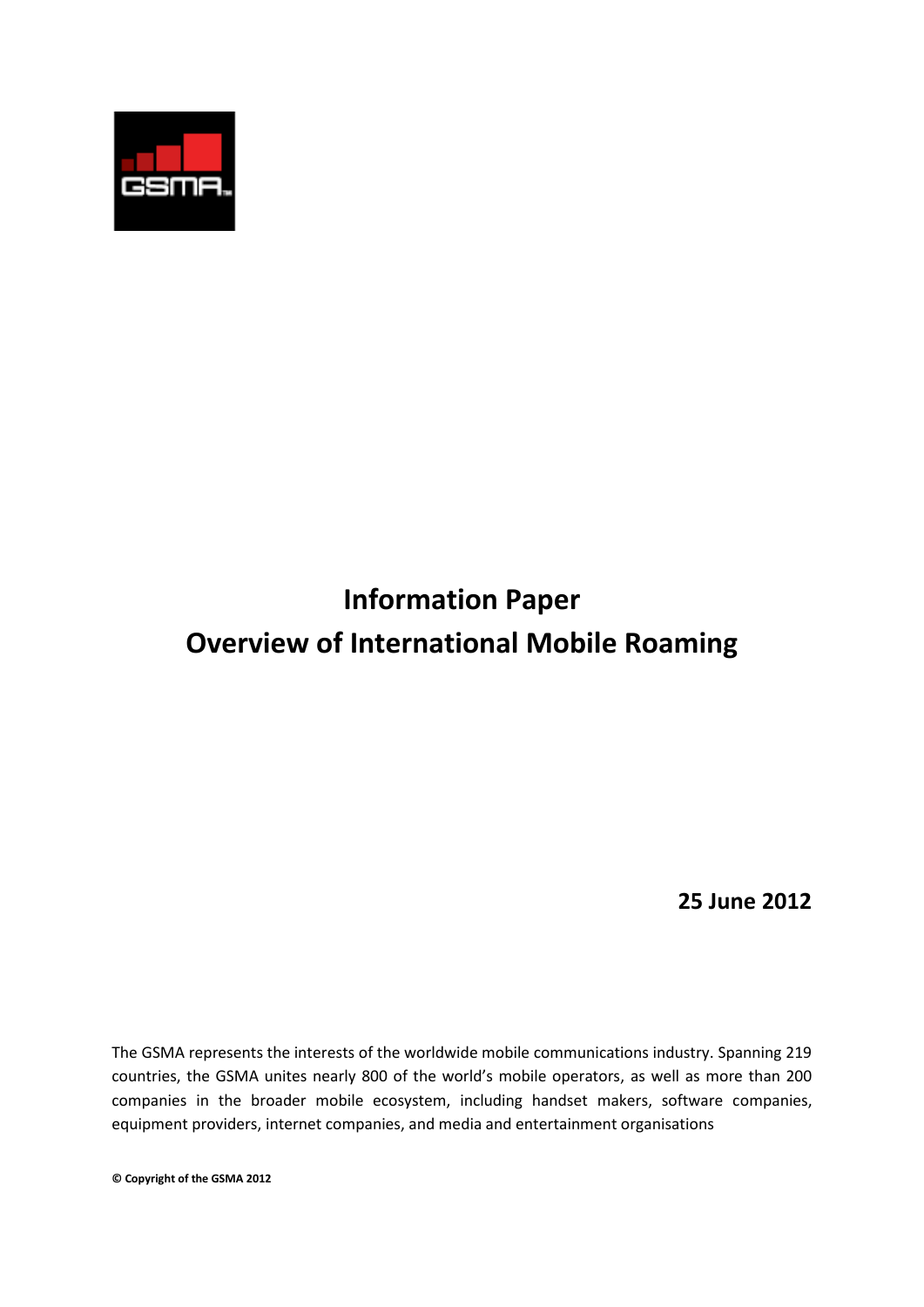## Content

| 1.  |  |  |  |  |  |  |
|-----|--|--|--|--|--|--|
| 2.  |  |  |  |  |  |  |
| 3.  |  |  |  |  |  |  |
| 4.  |  |  |  |  |  |  |
| 5.  |  |  |  |  |  |  |
| 6.  |  |  |  |  |  |  |
| a.  |  |  |  |  |  |  |
| b.  |  |  |  |  |  |  |
| c.  |  |  |  |  |  |  |
| 7.  |  |  |  |  |  |  |
| a.  |  |  |  |  |  |  |
| b.  |  |  |  |  |  |  |
| c.  |  |  |  |  |  |  |
| d.  |  |  |  |  |  |  |
| e.  |  |  |  |  |  |  |
| 8.  |  |  |  |  |  |  |
| a.  |  |  |  |  |  |  |
| b.  |  |  |  |  |  |  |
| c.  |  |  |  |  |  |  |
| d.  |  |  |  |  |  |  |
| 9.  |  |  |  |  |  |  |
| 10. |  |  |  |  |  |  |
|     |  |  |  |  |  |  |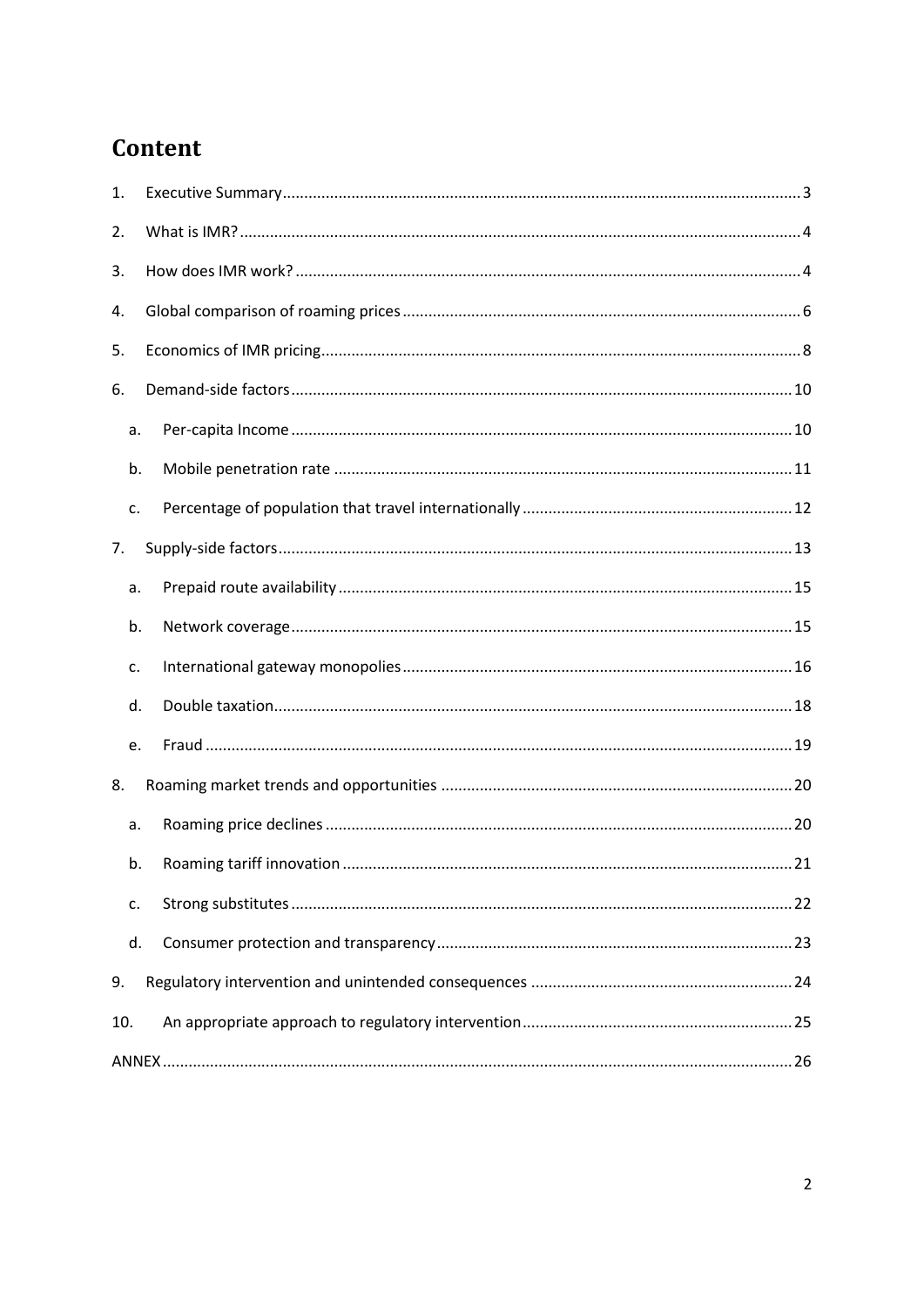## <span id="page-2-0"></span>**1. Executive Summary**

This information paper provides a comprehensive overview of the basic facts about the operation and economics of international mobile roaming (IMR) in order to inform the dialogue between policymakers, regulators and industry on matters related to IMR.

Regulators and policymakers have communicated significant concerns regarding consumer "billshock", transparency, and have focused on higher international mobile roaming prices. However, the resulting dialogue between regulators, policymakers and industry has at times become challenging due to the significant economic, commercial and technical complexity of international mobile roaming. This paper endeavours to address this challenge by providing a general reference paper for these discussions.

The scope of the paper is limited to the IMR service. It is not a market and competition analysis of communications services available to consumers while travelling abroad. A selection of other communication services available to consumers while travelling abroad is presented later in the paper to provide a sense of the scope of the market for these services.

This paper starts with a brief description of the IMR retail service. Next, wholesale roaming arrangements between a roaming customer's home operator and visited operator are explained. These wholesale arrangements are important as they put in place the technical and commercial components necessary to allow a customer to seamlessly connect to and roam on another network while visiting another country.

This is then followed by a discussion about IMR prices. The level of some higher IMR prices has been raised as a concern of regulators and policymakers around the world. A simple global survey of IMR prices highlights that while there are some higher IMR prices there are also lower IMR prices. This raises a question regarding the reason for this variation, globally, which is explained in terms of economics of the structure of prices within the bundle of mobile services. An important point that economic literature makes is that the structure of these prices is often more important than the level of the prices in a bundle.

The economics points to key demand and supply side factors which help explain the observed differences in IMR prices. The level of these factors differs between countries around the world. So, it should not be surprising that the level of IMR prices also differs. It is also observed that international mobile roaming operates in a market that is dynamic, changing, and challenging.

Mobile operators are introducing tariff innovations and reducing the level of IMR prices, while at the same time the demand for competing products and services are growing. Furthermore, mobile operators are proactively promoting the transparency of information about roaming services to consumers. For instance, the GSMA announced in June 2012 the launch of an initiative that will provide consumers greater visibility of their roaming charges and usage of mobile data services when travelling abroad. The details of the initiative are provided in the GSMA press release, attached as an Annex. This initiative signals the commitment being made by operators to promoting and ensuring transparency of roaming services to consumers.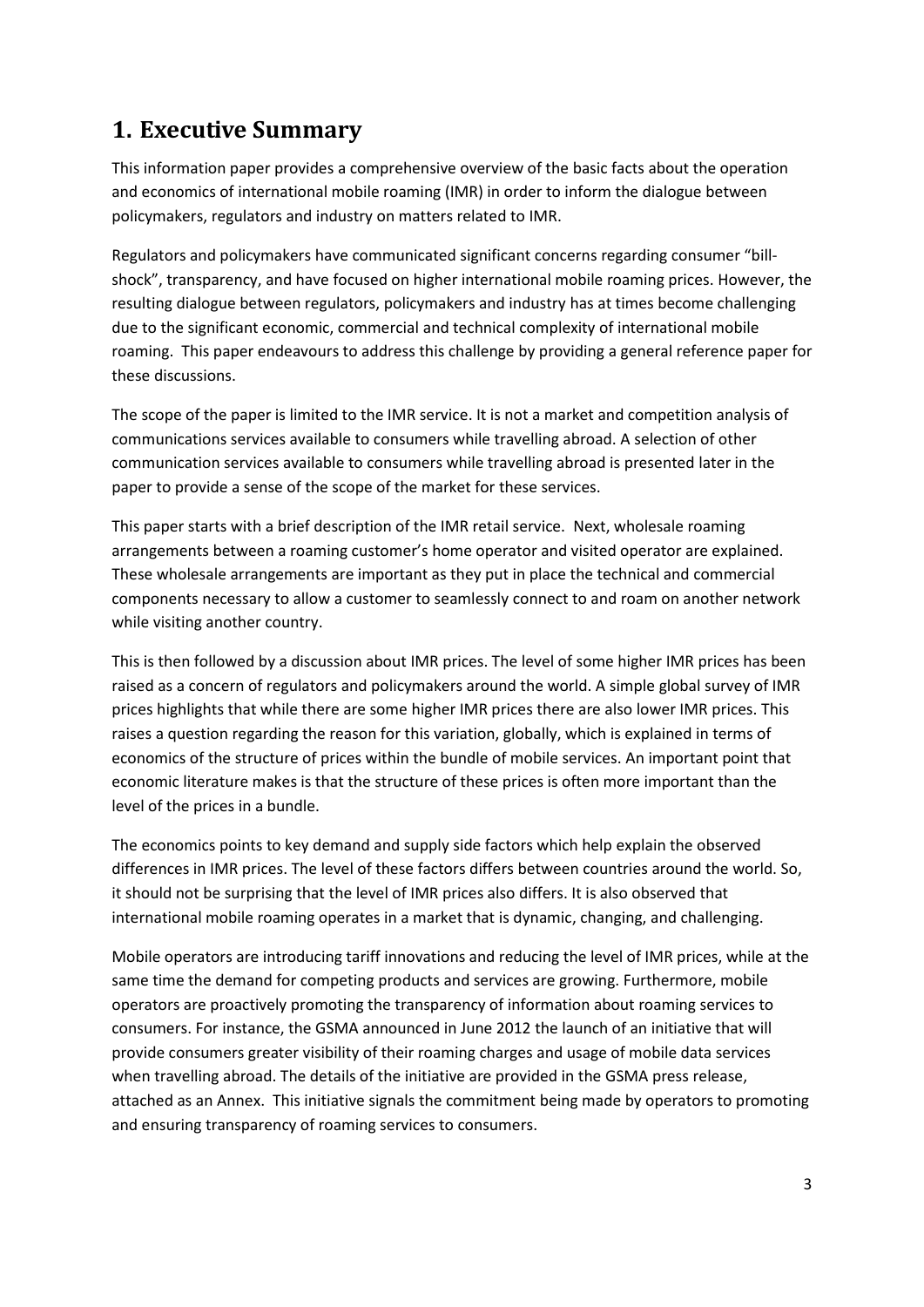The fact that the market is dynamic, changing and challenging raises a question regarding the effect of regulatory intervention. Regulators are concerned about the level of higher IMR prices. However, in such a dynamic market, involving a complex service, the risk of regulatory intervention leading to unintended, adverse consequences is high.

## <span id="page-3-0"></span>**2. What is IMR?**

International Mobile Roaming (IMR) is a service that allows customers to seamlessly continue to use their mobile phone or other mobile device, to make and receive voice calls and text messages, browse the internet and receive emails, whilst visiting another country.

IMR effectively extends the coverage of a roaming customer's home operator's retail voice and SMS services, allowing the customer to continue to use their home operator phone number, and data services while in another country. This seamless extension of coverage is enabled by a wholesale roaming agreement between a roaming customer's home operator and the visited network in the visited country, which addresses the technical and commercial components required to enable the service.

IMR is one service offered to consumers within a wider market of communications services while travelling abroad. The selection of communication services while travelling includes hotel services, public / private WiFi, single SIM multiple number products, national "travel" SIMs, and visited operator SIMs, amongst others. This paper does not directly address these other services. However, these other services need to be recognised as a part of any more robust analysis of the market for communication services while travelling abroad.

## <span id="page-3-1"></span>**3. How does IMR work?**

A large number of commercial and technical elements are required to support IMR. The following diagram illustrates how the key elements come together. The illustration is based on the scenario where "you" (on the left hand of the diagram) are roaming abroad, and you make a call to "your friend" (on the right hand side of the diagram) who is in your home country. Furthermore, your friend is the customer of a mobile operator other than your home operator. This call scenario is common and more straight-forward than many of the other possible call scenarios, which is useful for later discussions regarding some of the costs to provide IMR. Furthermore, it incorporates the general elements common to SMS and data services.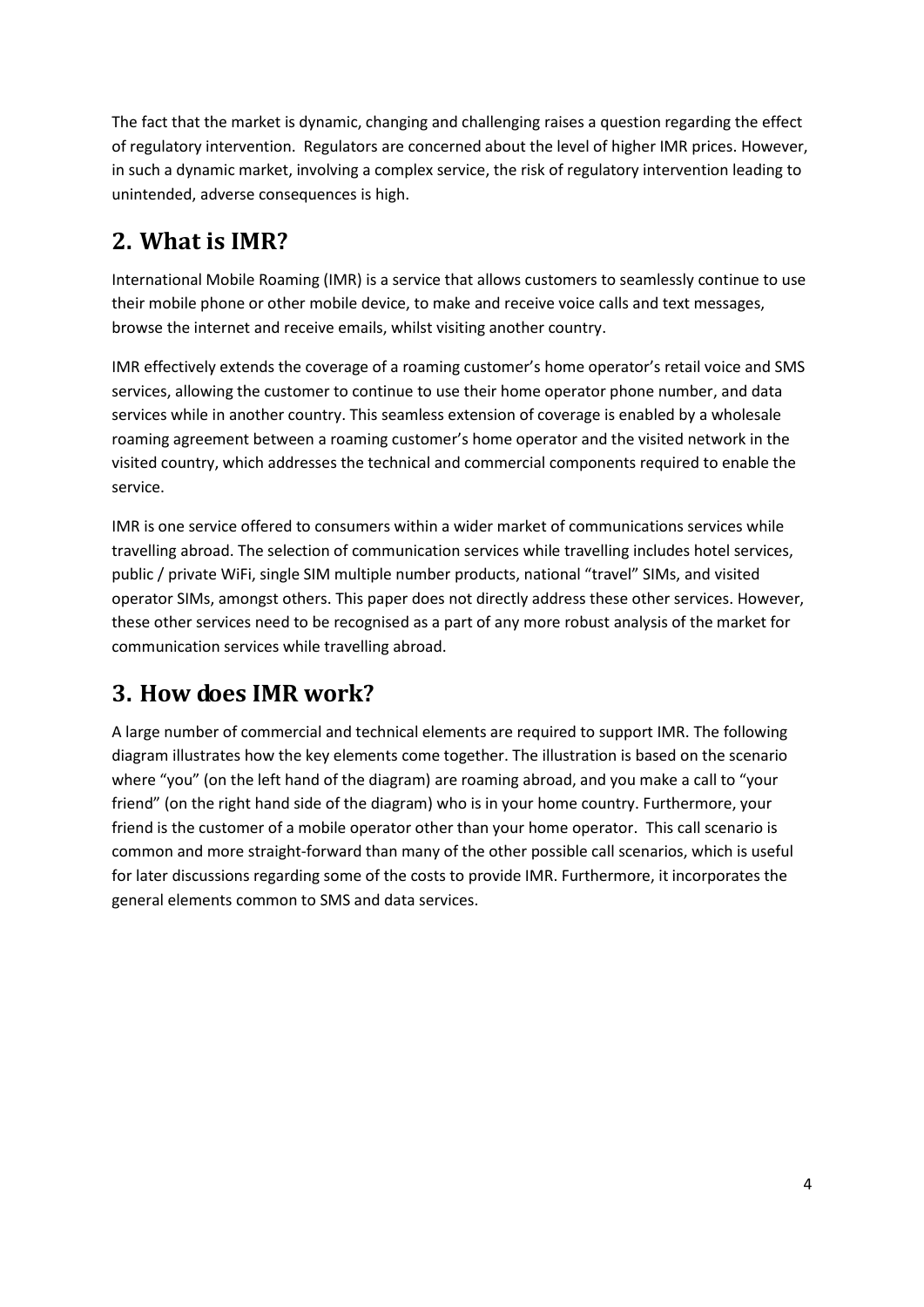#### **Figure 1. Overview of IMR technology and operations**



As the above diagram illustrates, when you make the call to your friend, "your visited operator" will carry your call to the "international transit service". The international transit service will then carry the call between the visited country and your home country. The international transit service then passes the call over to "your home operator", which then connects the call to your friend's home operator, which terminates the call on your friend's phone.

The following diagram takes this calling back home scenario down a level into the commercial and technical detail. The diagram leaves out your friend and your friend's network, for simplicity, focusing on the IMR wholesale and retail arrangements.



**Figure 2. Commercial links required for international mobile roaming**

.................... Data exchange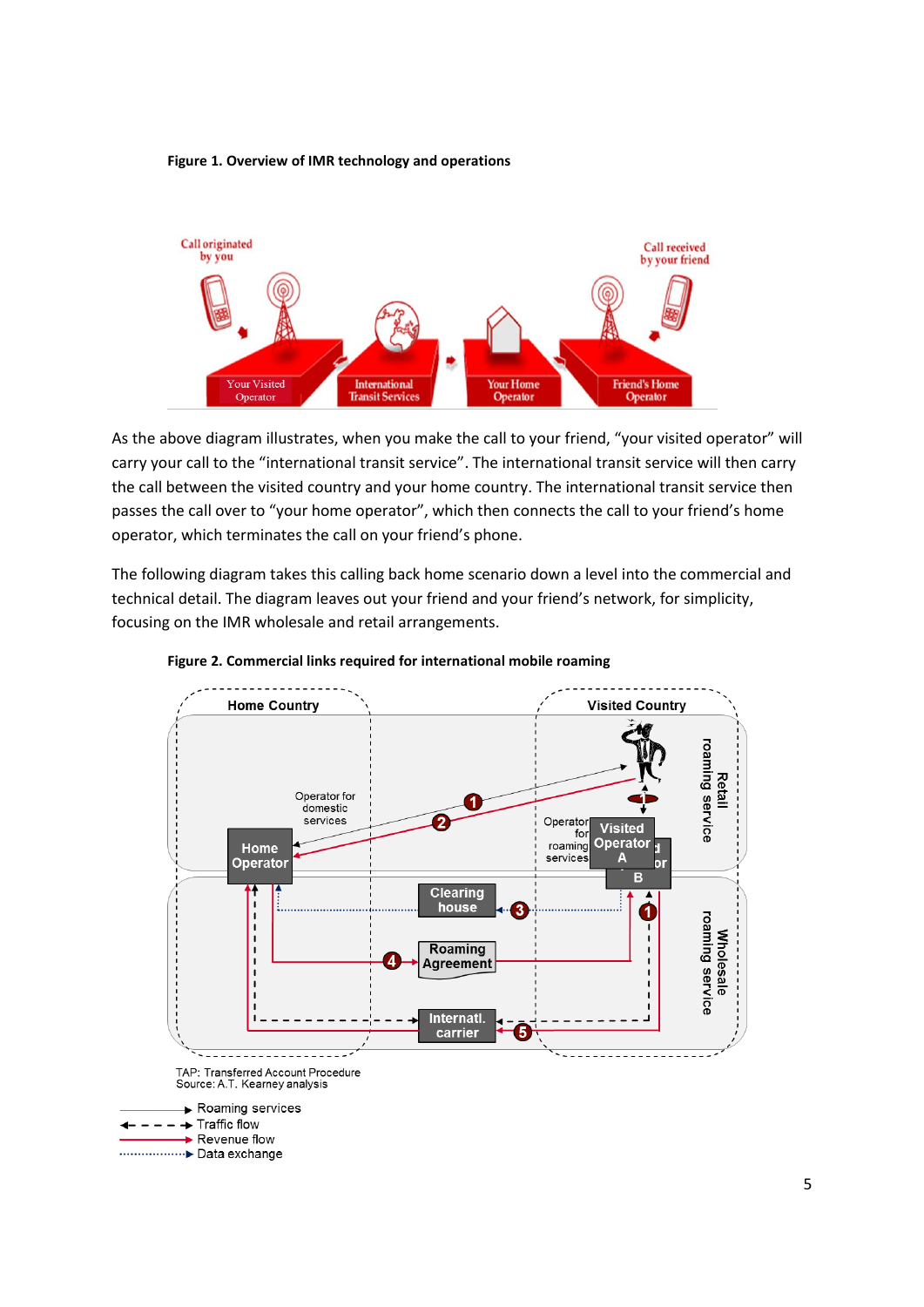Working through each of the technical and commercial elements in the order shown on the above diagram:

- 1. You have IMR service with your Home Operator, and you are connected to the Visited Operator A while roaming. You would have been granted access automatically to the Visited Operator A network in the visited country when you arrived as a result of data provided by your home to the visited operator confirming that you are a roaming customer. The wholesale roaming agreement specifies how this data is to be provided to the visited operator. Your home operator is likely to have wholesale roaming agreements with more than one operator (i.e Operators A and B) in the country you are visiting. As a result of the wholesale roaming agreement, you can make a call back home using the Visited Operator's network, which in turn uses international transit services to carry the call back to your home country.
- 2. You pay a retail price to your Home Operator for the IMR service and pay nothing to the Visited Operator A. Your friend does not incur any charges for receiving a call from you while you are roaming.<sup>1</sup>
- 3. The Visited Operator A sends Transferred Account Procedure (TAP) files to a Clearing House which forwards them to your Home Operator. TAP files are used for billing of calls while roaming.
- 4. Your Home Operator can then pay Visited Operator A wholesale charges as per call volumes in the TAP file and rates in the wholesale roaming agreement.
- 5. Visited Operator A pays the International Carrier for carrying the call and handing over the call to your Home Operator. The International Carrier in turn pays your Home Operator a termination rate for terminating the call in your home country.

## <span id="page-5-0"></span>**4. Global comparison of roaming prices**

Regulators from around the world have expressed concern about the transparency of international roaming prices, bill-shock, and high prices. It is important to understand the factors that might influence roaming prices as it indicates where to start looking for an explanation. It will not be surprising that these factors differ between countries, and therefore not surprising that differences in roaming prices are observed.

A simple, global comparison of roaming prices between countries clearly shows that even though some roaming prices are higher, there are also clearly some much lower roaming prices. The following graphs illustrate this point. They provide a simple comparison of IMR prices for different home countries given a common, visited roaming destination. Switzerland is the common, visited destination, for roaming customers travelling from 17 different countries.

**<sup>.</sup>**  $1$  This assumes that the charging regime is "calling party pays". In the United States, mobile calls are changed on a "receiving party pays" basis.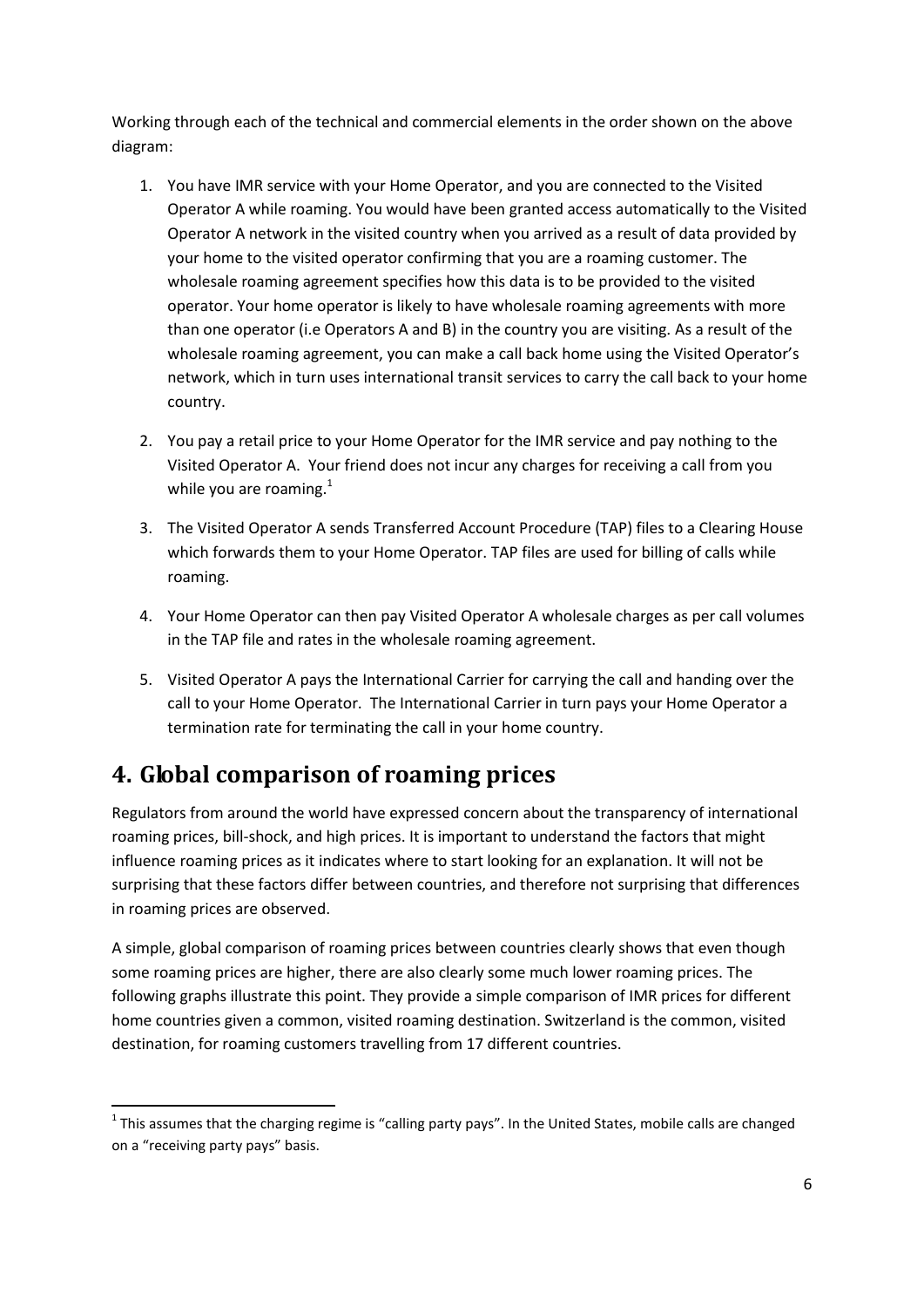Plotted on each graph is the consumer, post-paid, non-discounted retail prices for:

- 1. Calling back home;
- 2. Sending a text back home; and,
- 3. Data roaming i.e. used for sending emails and internet browsing.

For each country, the prices of one or two operators are plotted, which represented by the red and blue bars.

These graphs show that while there are higher IMR rates, there are also much lower rates.



**Figure 3. Calling back home from Switzerland (February, 2012)**

The above graph shows that maximum call price (US\$5.04/min) for calling back home is 5 times the minimum call price (US\$0.93/min).



**Figure 4. Sending text message back from Switzerland (February, 2012)**

The above graph shows that maximum text price (US\$1.25/text) for sending a text back home is 7 times the minimum text price (US\$0.18/text).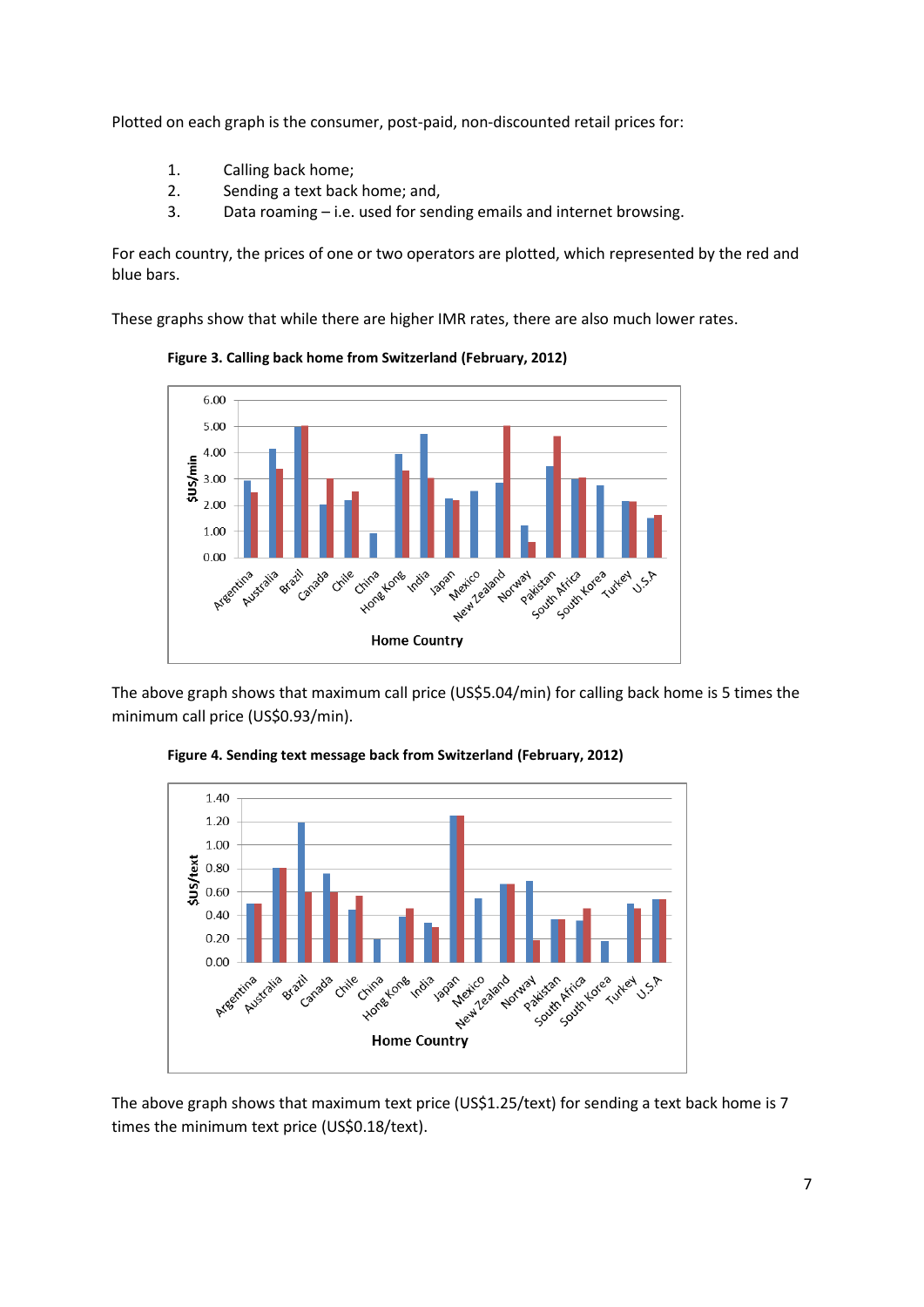

**Figure 5. Data roaming from Switzerland (February, 2012)**

The above graph shows that maximum data roaming price (US\$30.95/Mbyte) is 29 times the minimum data roaming price (US\$1.07/Mbyte).

## <span id="page-7-0"></span>**5. Economics of IMR pricing**

**.** 

The price of roaming is one element within an overall tariff bundle for the total mobile service that a consumer purchases. This bundle can include the price of a mobile handset, the monthly rental, domestic call charges, SMS charges, volume discounts, contract term, and interconnection charges for terminating calls that originate off-net<sup>2</sup>. In addition, operators generally offer consumers more than one tariff bundle from a range of bundles. That is, consumers can choose from a menu of tariffs.

The pricing of each element (i.e. mobile handset, the monthly rental, domestic call charges, SMS charges, etc) differs within a bundle and can differ between bundles offered in a range of bundles. How these prices differ within and between bundles is referred to as 'tariff structure'.

Mobile operators compete vigorously with each other by offering retail tariffs with different structures – be it, higher roaming prices, lower national call prices and monthly rental, or lower roaming prices with higher national call prices, etc – due to the number of elements involved means that the potential combinations are essentially endless. In other words, operators compete through a process of tariff innovation.

 $2$  As well as charging their retail customers for mobile services, mobile operators also charge other operators for terminating a call on a customer's phone, that is originated by another mobile network operator's customer. Calls that originate on one network and terminate on another network are said to "originate offnet".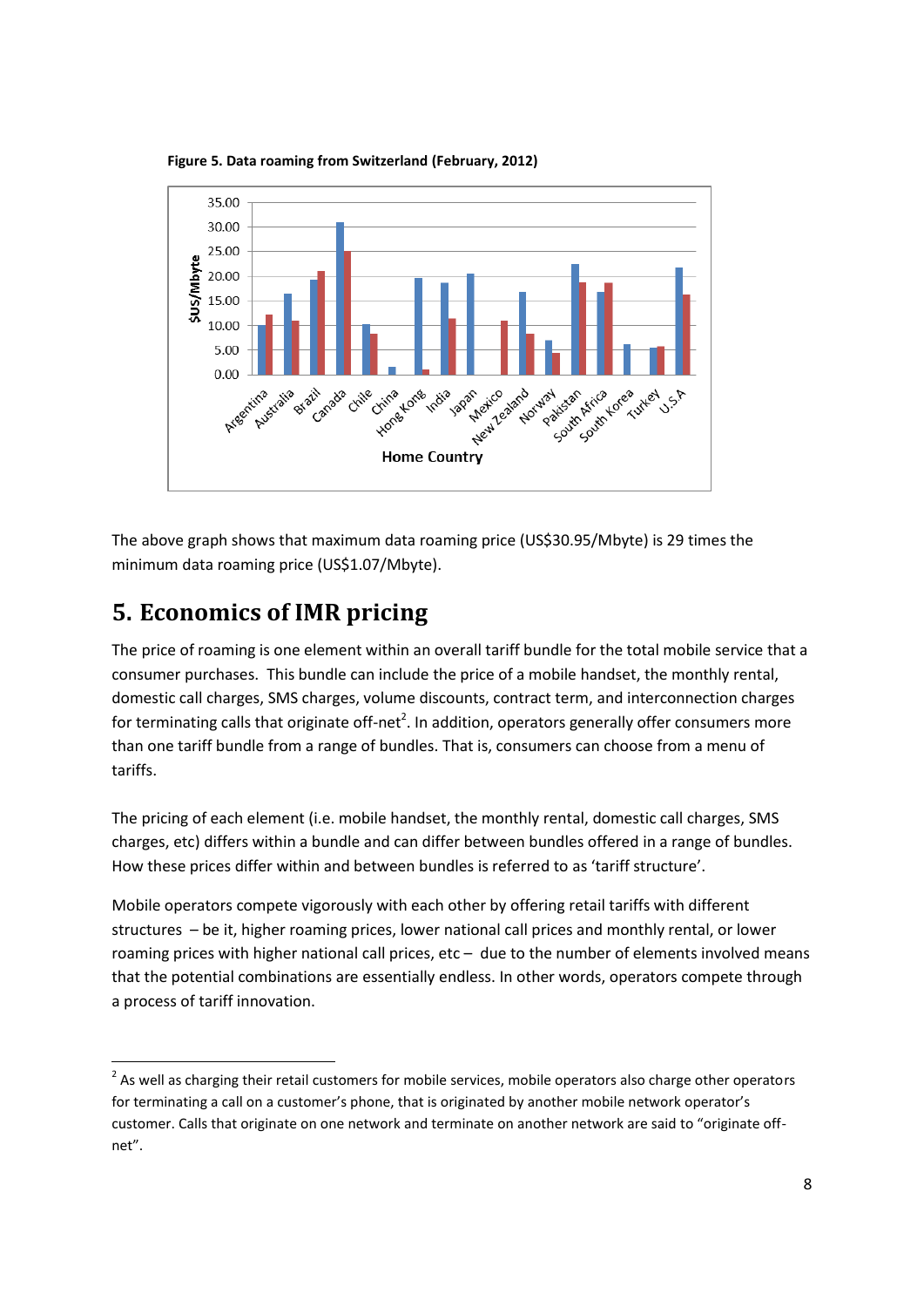The fact that mobile operators compete by tariff innovation illustrates an important point highlighted by economics. That is, the structure of a tariff bundle is as important if not more important than the level of price of individual elements within the bundle when maximising the total welfare of society. This point has been made numerous times in economic literature.<sup>3</sup>

What this means is that the simple, global comparison of the roaming prices provided in the above graphs does not take into consideration all these other parts of the tariff bundle, how they interact, and what that means for the overall tariff structure. Therefore, no conclusion can be drawn regarding whether or not the high individual roaming prices are efficient or not - i.e. whether or not individual prices are "too high" or "too low" – by simply examining the price of roaming only.

Economics makes the following important points regarding tariff structure:

- a. Individual prices within the bundle may be linked through a variety of mechanisms, so regulating down one price may result in an increase in another. One commonly referred to mechanism is the "waterbed effect" between the mobile termination rate and mobile access prices. In the case of the regulation of mobile termination rates in Europe it was found that the regulated reduction in termination rates resulted in an increase in the access prices<sup>4</sup>;
- b. Customer income can have a very important effect on tariff structure. A different distribution of income and level of income over a population can result in a different efficient tariff structure. Therefore, the different income per capita between countries, observed below, implies different efficient tariff structures ultimately leading to different efficient roaming prices for different countries.
- c. The fact that customers do not welcome unexpected, negative shock of a large roaming bill (e.g. an extreme form of an unexpected, negative shock is "bill-shock") indicates that customers are "risk averse", in the language of economics, and value avoiding such shocks. The value of avoiding such shocks can have significant effect on tariff structure. For instance, in addition to the per megabyte prices reported in the above graph, it is common to find mobile operators offering data roaming bundles where customers pay a fixed amount for unlimited data usage for either a day, week or month, while roaming. Examples of such bundle prices will be discussed below.

1

<sup>3</sup> For a general discussion about the structure of a simple two-part tariff see Tirole, Jean. *The Theory of Industrial Organisation*, (Cambridge University Press, 1988) sec. 3.3.1, pp. 143-148. The entire text of Wilson, Robert B. *Nonlinear Pricing,* (Oxford University Press, 1993), and Mitchell, Bridger M. and Ingo Vogelsang *Telecommunications Pricing: Theory and Practice*, (Cambridge University Press, 1991) essentially address the question of the factors that will influence the structure of the multipart tariffs.

<sup>4</sup> Genakos, Christo and Valletti, Tommaso *Testing the "Waterbed" Effect in Mobile Telephony* (CEP Discussion Paper No 827, October 2007) shows that the regulated reduction in mobile termination rates resulted in a statistically significant increase in retail customers' bills.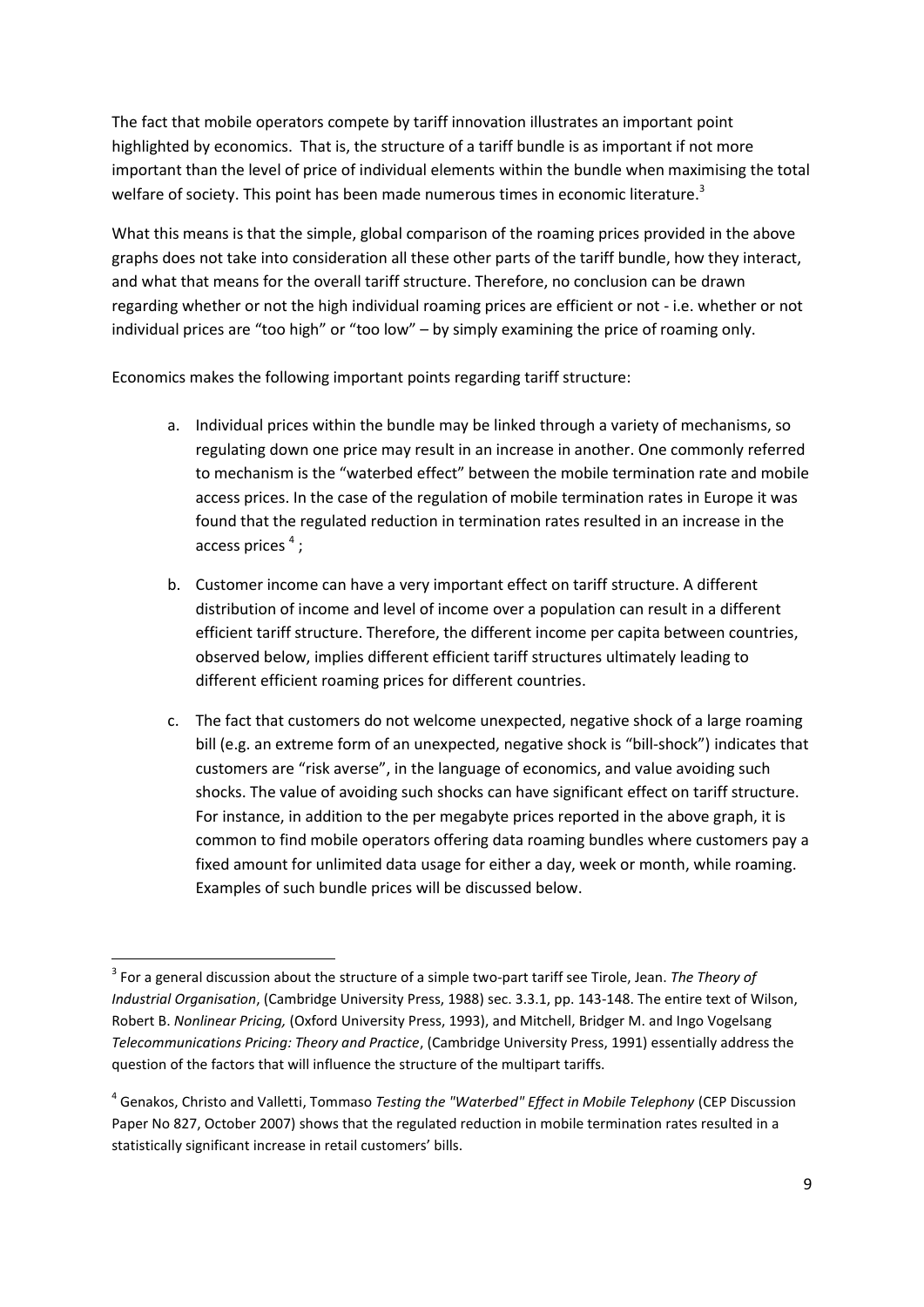## <span id="page-9-0"></span>**6. Demand-side factors**

These are factors, in addition to price, which influence a consumer's decision to purchase roaming services.

## **a. Per-capita Income**

<span id="page-9-1"></span>As discussed above, customers' income has a significant effect on tariff structure and demand. Significant differences between customers' income suggests that there will be significant differences in the efficient tariff structure and thus roaming prices. Clearly, there are significant differences in the distribution of incomes between countries across the world. Therefore, it should be no surprise that there are differences observed in roaming prices.

An indication of the extent of these differences at the global level is provided by a comparison of the GDP per capita. For example, Sub Saharan Africa GDP per capita can be up to 207 times higher in some countries compared with others within the region, and is on average 13 times lower that the EU. Theses disparities can also be observed in other regions, such as Latin America with differences in GDP per capita of up to 37 times and the Arab World with differences of up to 36 times.<sup>5</sup> This will lead to different usage patterns, tariff structures, and roaming prices.





 $\overline{a}$ 

<sup>&</sup>lt;sup>5</sup> Source: EIU – GDP per capita at PPP for the Arab World and GDP per capita nominal for Latin America

<sup>6</sup> Source: EIU, A.T. Kearney analysis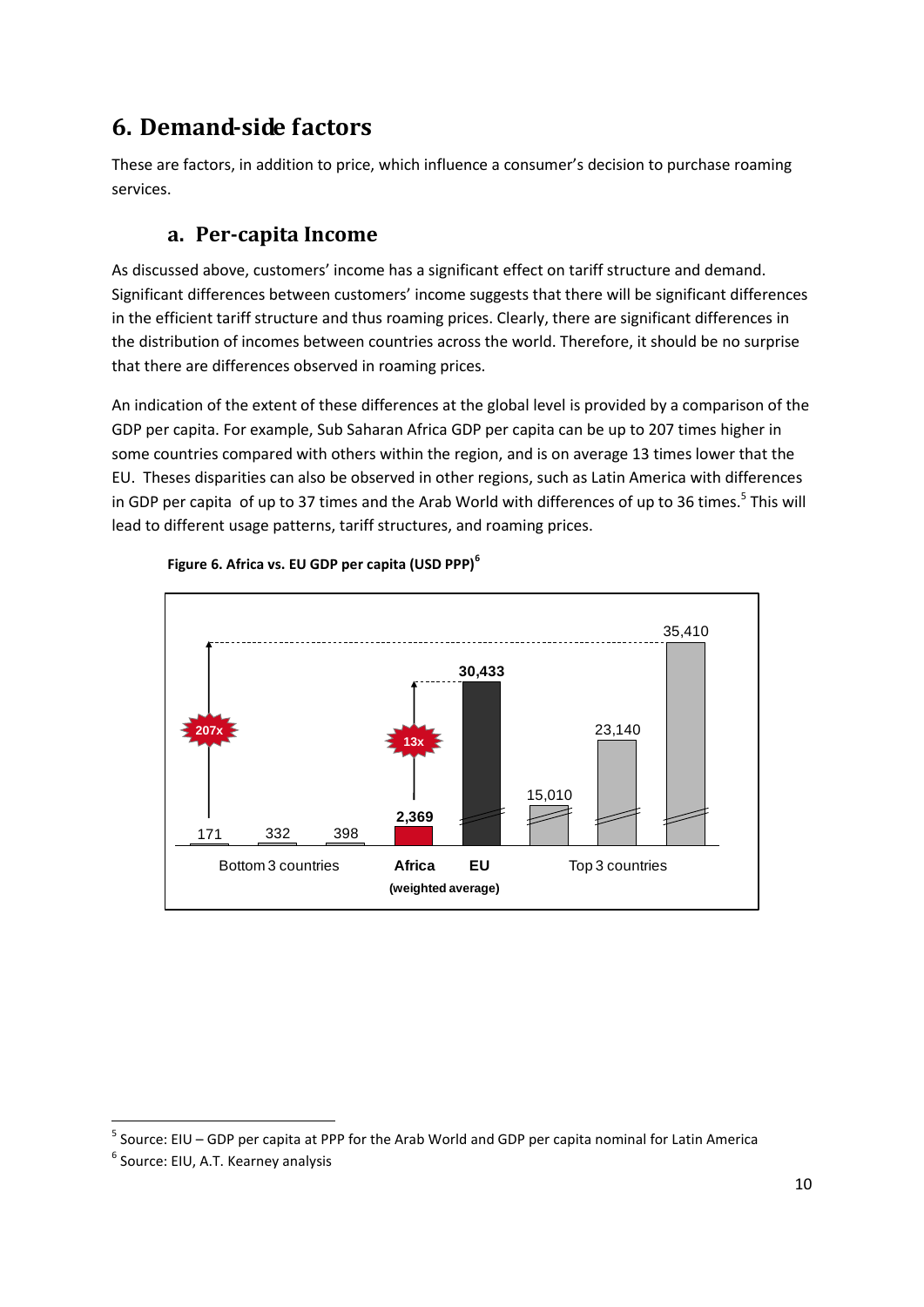### **b. Mobile penetration rate**

<span id="page-10-0"></span>The demand for roaming will also depend on the demand for access to the mobile network, and the rate at which access to mobile networks is growing.

The following graph shows that there is a significant difference in mobile penetration rates between countries. The graph shows that mobile market state within and between regions also differs significantly. Some markets experience European levels of penetration, while for others mobile ownership is still very much a new service with low take-up.

These differences in penetration rates can be due to differences in income distribution which affects affordability and thus uptake. As already noted, income distribution can also affect tariff structure. Differences in penetration can be an indicator of differences in the cost of connecting customers to a network, and thus influence the level of prices and the resulting revenue required to recover these costs. Finally, it is a general indicator of the extent of roaming usage and its relevance as a service for consumers, which may vary by country.





In addition, the rate at which the penetration of mobile services is growing also varies significantly between countries. In several regions the mobile industry is still in a growth phase; the market is expanding rapidly in terms of subscriber numbers and mobile usage. In the case of Africa, minutes of use per subscriber is growing at a slower pace than the number of SIMs (see graph below), and average revenue per user fell 8% from Q1 2010 to Q1 2011. $^8$  These trends are present in many regions and are indicative of a market where more marginal, low-income users are joining mobile networks.

<sup>&</sup>lt;sup>7</sup> Source: EIU, Wireless Intelligence, Merrill Lynch Wireless Matrix, A.T. Kearney analysis. Penetration rates are calculated using total connections over population

<sup>&</sup>lt;sup>8</sup> Source: Wireless Intelligence – based on ARPU data available for 78 operators in 36 countries in Africa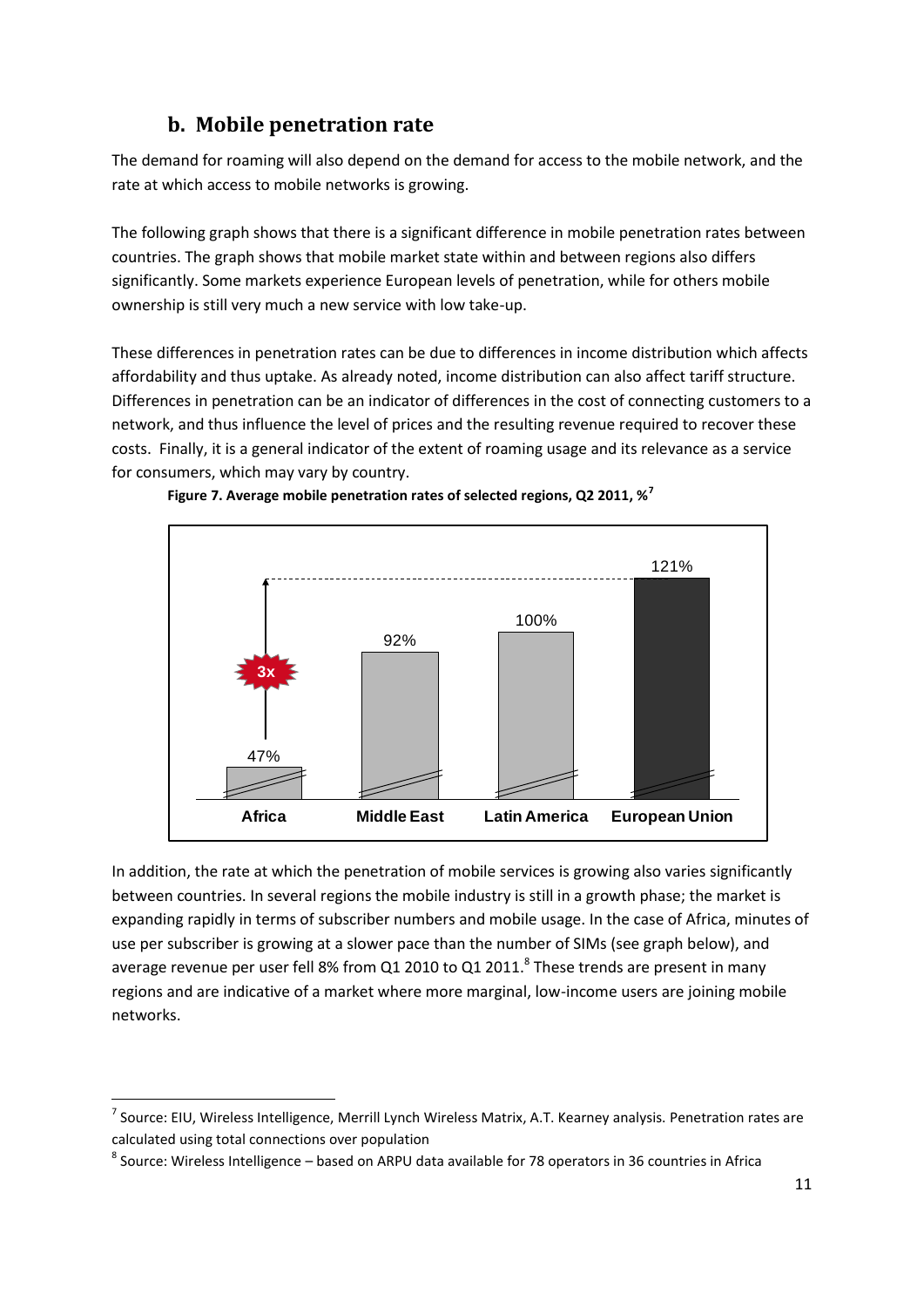

#### **Figure 8. Development of African mobile market, 2008 - 2011<sup>9</sup>**

### **c. Percentage of population that travel internationally**

<span id="page-11-0"></span>The demand for international mobile roaming not only depends on the number of consumers with access to mobile services, but also of those that do, the number that travel abroad.

Whilst the mobile market is growing strongly, the roaming market is still in the early stages of development. A good proxy to measure the strength of the roaming market is related to the ratio of international trips to population. Based on statistics published by the WTO, the current ratio of international trips to population is significantly lower in regions outside the EU, as can be seen below. However, continued regional economic integration which promotes growth in business traffic and tourism is expected to drive future growth in roaming usage.

An additional factor contributing to the growth of roaming, particularly in regions where the number of prepaid subscriptions prevails (e.g. Latin America where 82% of mobile customers are prepaid, and Africa where 97% of mobile customers are prepaid<sup>10</sup>) is the number of available prepaid roaming routes (see next section). Operators' investment in this area has been significant over the past few years. As operators continue to heavily invest in assets required to enable roaming for prepaid customers, allowing larger numbers of customers gain access to roaming services, uptake is expected to increase.

 $^9$  Source: Wireless Intelligence. Minutes of Use estimated per SIM is a simple average based on a sample of 6 African countries

<sup>&</sup>lt;sup>10</sup> Source: Wireless Intelligence, Q1 2011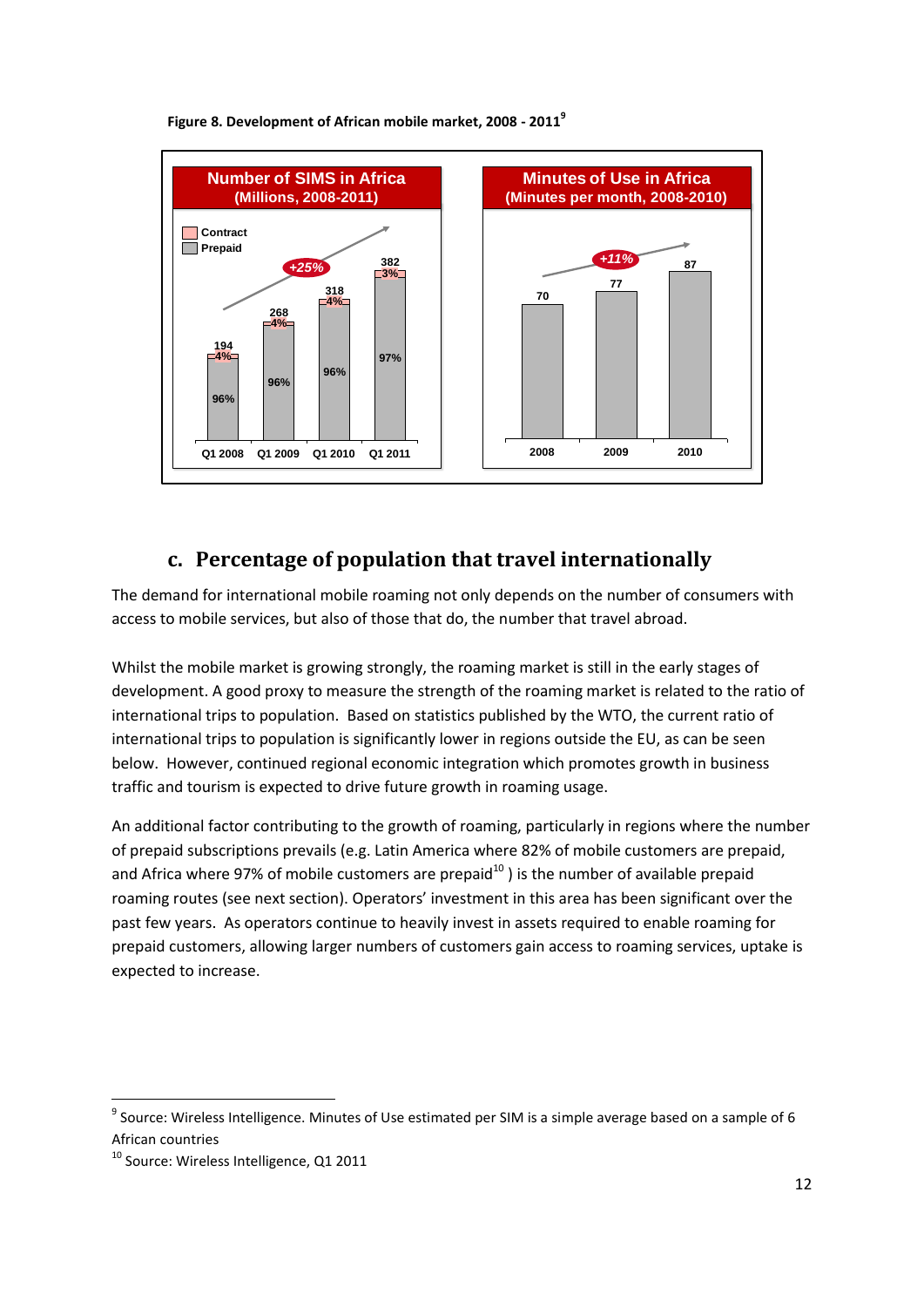

**Figure 9. Ratio of international trips to population for selected regions, 2010<sup>11</sup>**

Whilst these markets are nascent, it is important that regulators foster an environment that promotes investment; both to drive roaming uptake and to support price plans that deliver adequate returns to enable the market to grow.

## <span id="page-12-0"></span>**7. Supply-side factors**

Supply-side factors influence an operator's ability to provide roaming services, and the cost of providing those services. These costs include the cost of providing service and network elements that are roaming shares with other mobile services, as well as elements that specifically required for roaming.

Some of the roaming infrastructure that is shared with domestic services includes:

Retail billing

**.** 

- Customer acquisition and retention
- Radio network for visitors
- International transit is used for international toll calls

Other elements that are specific to roaming include:

- Implementation, management and operations of an international signalling network
- International call termination and the international carrier services
- Dedicated roaming teams for coordination and management of the roaming service with numerous roaming partners

 $11$  Source: UNWTO, EIU, A.T. Kearney analysis. Based on number of trips divided by population so overestimates % of unique roamers. Regions based on UNWTO definitions. Previously stated figure (in 2008) is the number of mobile subscribers that have used roaming services at least once in a year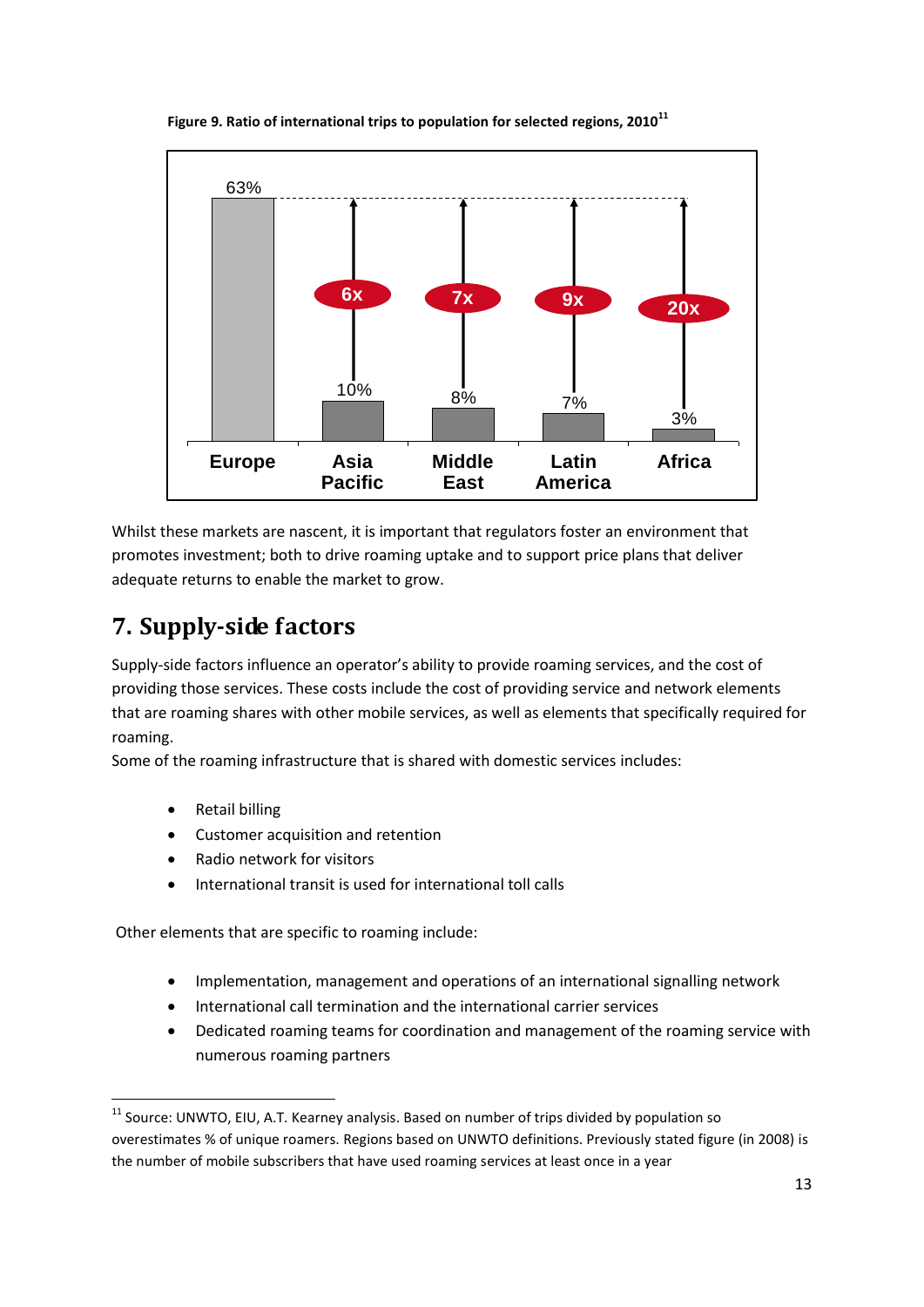- Periodic commercial and technical negotiations
- Trouble shooting
- Fraud prevention
- Management and operations of the roaming billing chain including relationships with clearing houses
- Network expansion in targeted areas with high visitor concentration

Costs directly associated with these elements and providing roaming services include:

- Reaching and maintaining bilateral roaming agreements
- Roaming specific communications and marketing costs
- Implementation of technical infrastructure, testing and updating
- Payments to roaming clearing houses
- Payments to signalling link providers
- Increased signalling traffic on own network for location updates, i.e. authentication, authorisation and accounting.

In addition to these service and network elements, there are factors that act as a barrier to a wellfunctioning roaming market in many regions, thus increasing the cost of providing roaming services. Regulators are in the best position to address these barriers as they are largely institutional rather than commercial.

Over the past few years there has been considerable regulatory activity at a regional level in Latin America, Southern Africa, Asia Pacific, and the Middle East. Some of the activity has been focused on removing some of the barriers for roaming. Although some progress has been made to remove some of the barriers that still exist in many regions (see examples in Figure 5), more could still be done. The role of regulators and governments in removing regional and co-regional challenges will be critical.

Legal and technical developments are required to remove structural barriers such as double taxation and international gateway monopolies, financial barriers such as fraud, and technological barriers such as non-harmonised technical standards, as illustrated below. All of these are vital to reducing roaming charges in many regions.



#### **Figure 10. Key regional challenges to roaming market development**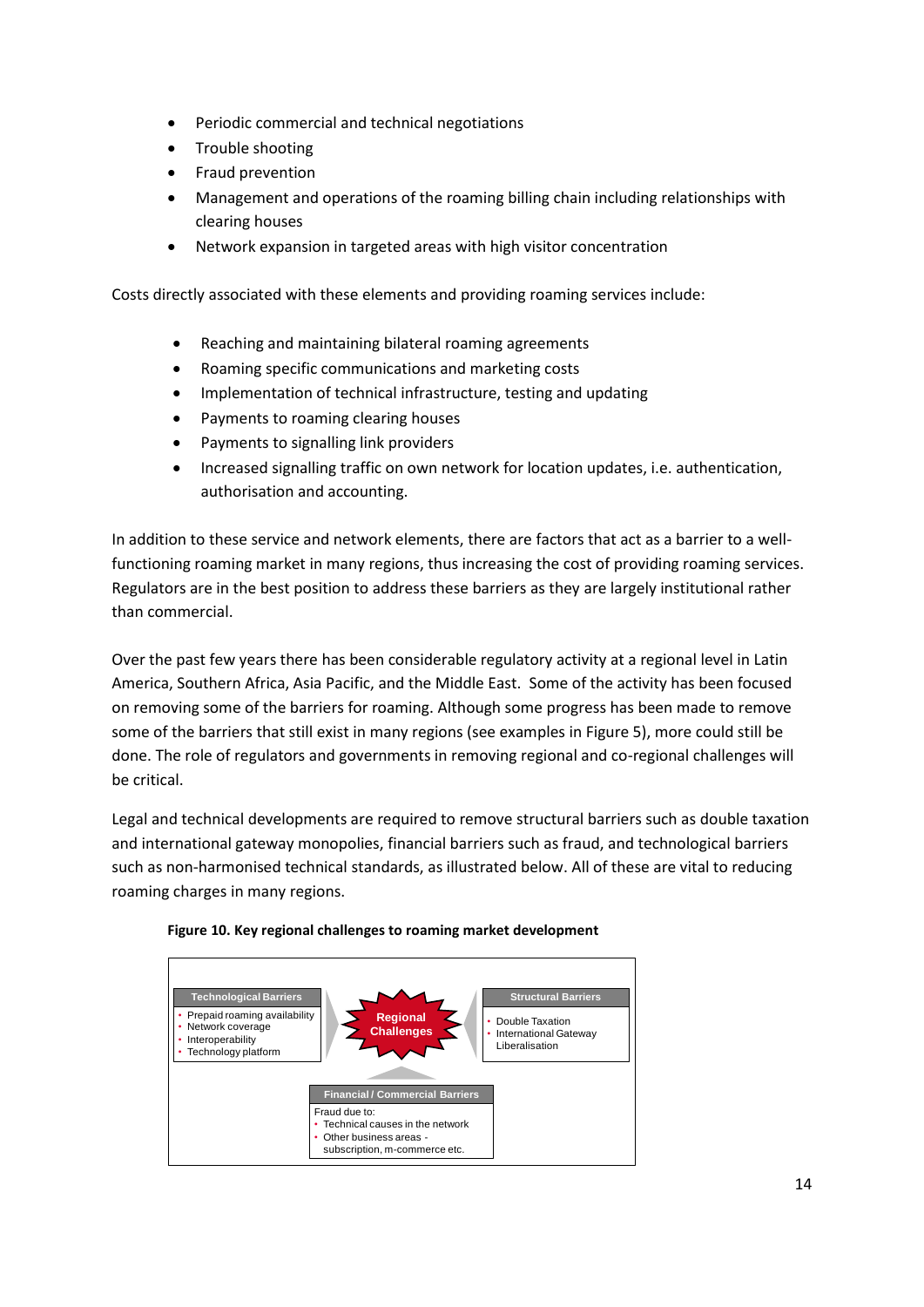Introducing roaming regulation whilst these obstacles still exist could force operators in certain regions to reduce roaming rates below cost, either impacting their profitability or their ability to provide customers with roaming services. Technological challenges have and will continue to require heavy investment from operators. Regulatory intervention is likely to diminish the ability of operators to invest in eliminating these challenges.

## **a. Prepaid route availability**

<span id="page-14-0"></span>In order to increase the accessibility of roaming services to their customers, many operators have invested heavily in improving roaming services for prepaid customers. For example, as shown below, the number of prepaid routes increased three times from 2007-2011 for a sample of five of the largest South American countries. Pre-paid platforms such as CAMEL are generally expensive to implement and initially yield lower returns than that of post-paid customers.<sup>12</sup> However, operators understand that future demand from prepaid customers is critical to increasing roaming usage and can only be captured if the necessary infrastructure is in place.





### **b. Network coverage**

<span id="page-14-1"></span>Network coverage is improving but in some regions remains a technological challenge as operators continue to roll-out and upgrade their networks. For example, 2G coverage in Columbia and Peru increased by 74% and 69% respectively from 2009-2010 and access to 3G in those countries is now over 50% of the population.

 $\overline{a}$ 

<sup>&</sup>lt;sup>12</sup> Source: Confidential operator interviews

<sup>&</sup>lt;sup>13</sup> Source: 2011 route availability found on operator websites, 2007 route availability taken from IIRSA South American Roaming Initiative report, 2009. Route availability is the number of available prepaid routes (only for South American destinations) \* number of operators that offer each route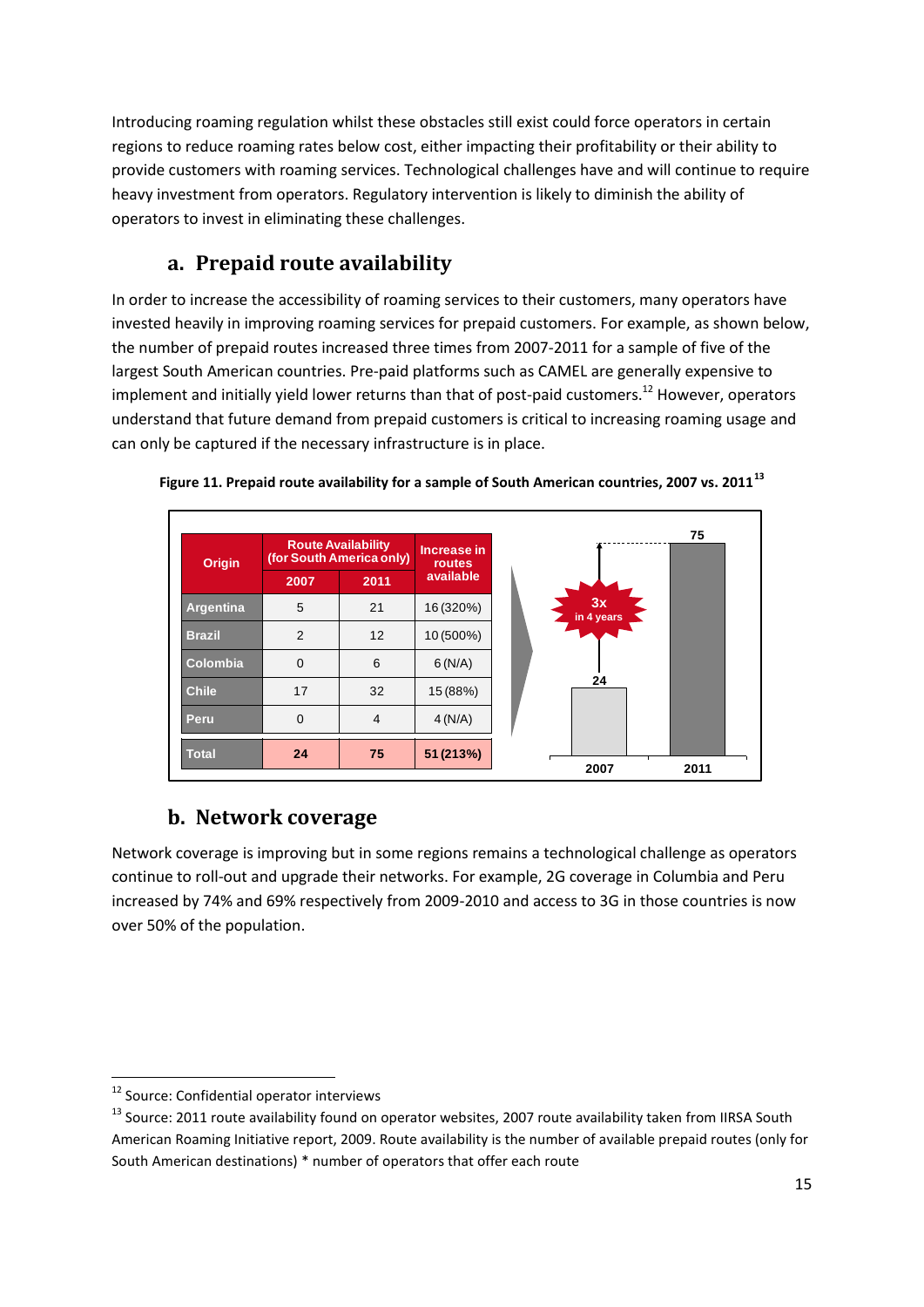| <b>Country</b>   | Network coverage as<br>% of population |                | % increase in network<br>coverage since 2009 |      |
|------------------|----------------------------------------|----------------|----------------------------------------------|------|
|                  | 2G                                     | 3 <sub>G</sub> | 2G                                           | 3G   |
| <b>Argentina</b> | 99%                                    | 75%            | 19%                                          | N/A  |
| <b>Brazil</b>    | 97%                                    | 75%            | 13%                                          | 100% |
| <b>Colombia</b>  | 94%                                    | 52%            | 74%                                          | N/A  |
| <b>Mexico</b>    | 93%                                    | 39%            | 9%                                           | 34%  |
| Peru             | 95%                                    | 65%            | 69%                                          | N/A  |

**Figure 12. 2G and 3G network coverage as a percentage of population for selected Latin American countries, 2010 vs. 2009<sup>14</sup>**

As we look within and across the different regions, it is clear that interoperability challenges, caused by the existence of different network technologies and different GSM spectrum frequencies, are still in existence and limit the ability of roaming, particularly with low-cost handsets. As operators continue to upgrade their technology platform, interoperability and coverage should increase, but technical implementation costs must be absorbed by operators.

Technological constraints such as these require large investments, which especially burden smaller operators. Regulation that reduces the capital available for such upgrades could severely limit the ability of operators to invest in necessary improvements to cope with future demand and technology.

### **c. International gateway monopolies**

<span id="page-15-0"></span>Even with widespread use of roaming services, prices on routes with monopolised international gateways will continue to remain high until all gateways are liberalised. The international call component is a very important element in roaming calls given that the majority of roamers make calls back home - for example, in Latin America 79% of roaming calls are made back home.<sup>15</sup>The termination costs of international long-distance calls are a large component of wholesale costs which is out of the control of operators in routes with monopolised international gateways. Even

<sup>&</sup>lt;sup>14</sup> Source for 2010 data: Teleco, Operators, ITU, ANATEL; CRT (via SIUST), Ministry of Transport and Communications of Peru, GSMA. Source for 2009 data: GSM coverage analysis by area and population, October 2009. Peru 3G penetration calculated on the basis of number of inhabitants in districts where there is at least one customer with ADSL (14%), in the case of broadband and 3G (348 districts covered with 3G network of total 1833) for case of mobile telecommunications. December 2010. Mexico 3G penetration calculated using the population of cities where 3G service is enabled. The information of the cities with 3G service is current as of January 2010

<sup>&</sup>lt;sup>15</sup> Source: Confidential operator data, A.T. Kearney analysis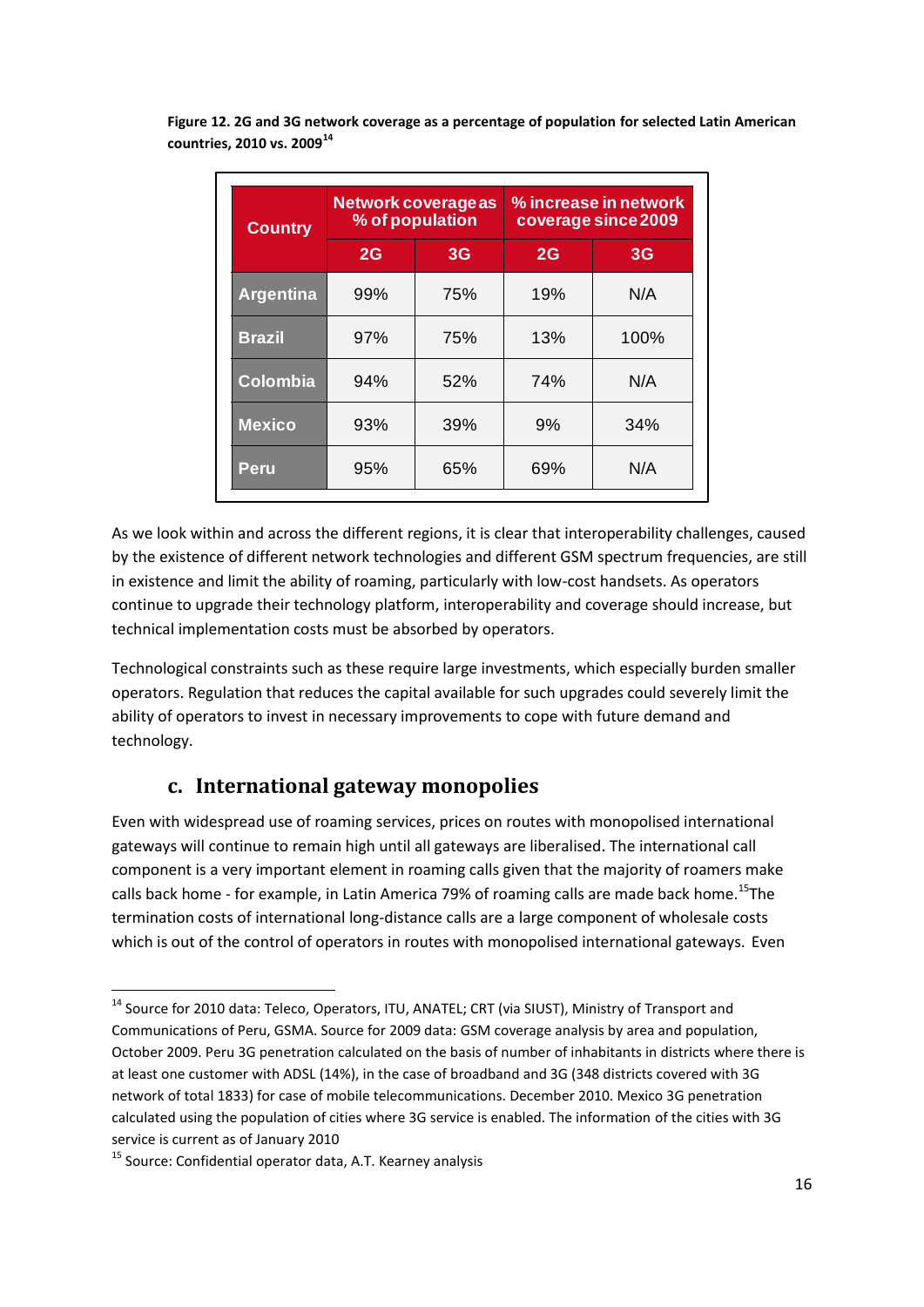with volume growth, there is no bargaining power for operators whilst gateways are not liberalised. As a result, retail tariffs to end-users are higher.

Figure 2 (page 5) sets out the mechanism by which international gateway monopolies lead to higher roaming prices. Following the call illustrated in Figure 2, a roaming customer on a visited network makes a call back to their home country. The call is passed from the visited network to the international transit service, which in turn hands the call over to the roaming customer's home operator. In terms of the payment flow, the visited operator pays the international carrier, and the international carrier in turn pays your home operator a termination rate for terminating the call in your home country. The visited operator then pass these costs, along with other costs, including the cost of providing access to its network, to the home operator, within the commercial terms set out in the wholesale roaming agreement. The home operator recovers these wholesale costs from the retail price.

If interconnection between the international carrier and the home operator is via an international gateway monopoly, then the price for terminating the call could be (significantly) greater than a competitively determined price. This higher termination price would then feed through the payment loop, just described above, back to the home operator.

International gateway monopolies are still prevalent in several regions, with monopolies or partial liberalisation existing in over half of Sub-Saharan Africa.



#### **Figure 13. International Gateway status, Africa vs. European Union<sup>16</sup>**

Liberalisation of international gateways can reduce roaming wholesale costs which in turn can reduce end-user prices. In the Middle East, international roaming call prices between Arab countries with liberalised gateways were typically 25% lower than between Arab countries with gateway monopolies.<sup>17</sup> We would expect the same trend to be found on liberalisation of international gateways in other regions.

 $\overline{a}$ 

 $^{16}$  Source: ITU 2005-2010 data, international gateway status as defined by the ITU

<sup>&</sup>lt;sup>17</sup> Source: ITU 2005, GSMA/Case Associates 2007, A.T. Kearney analysis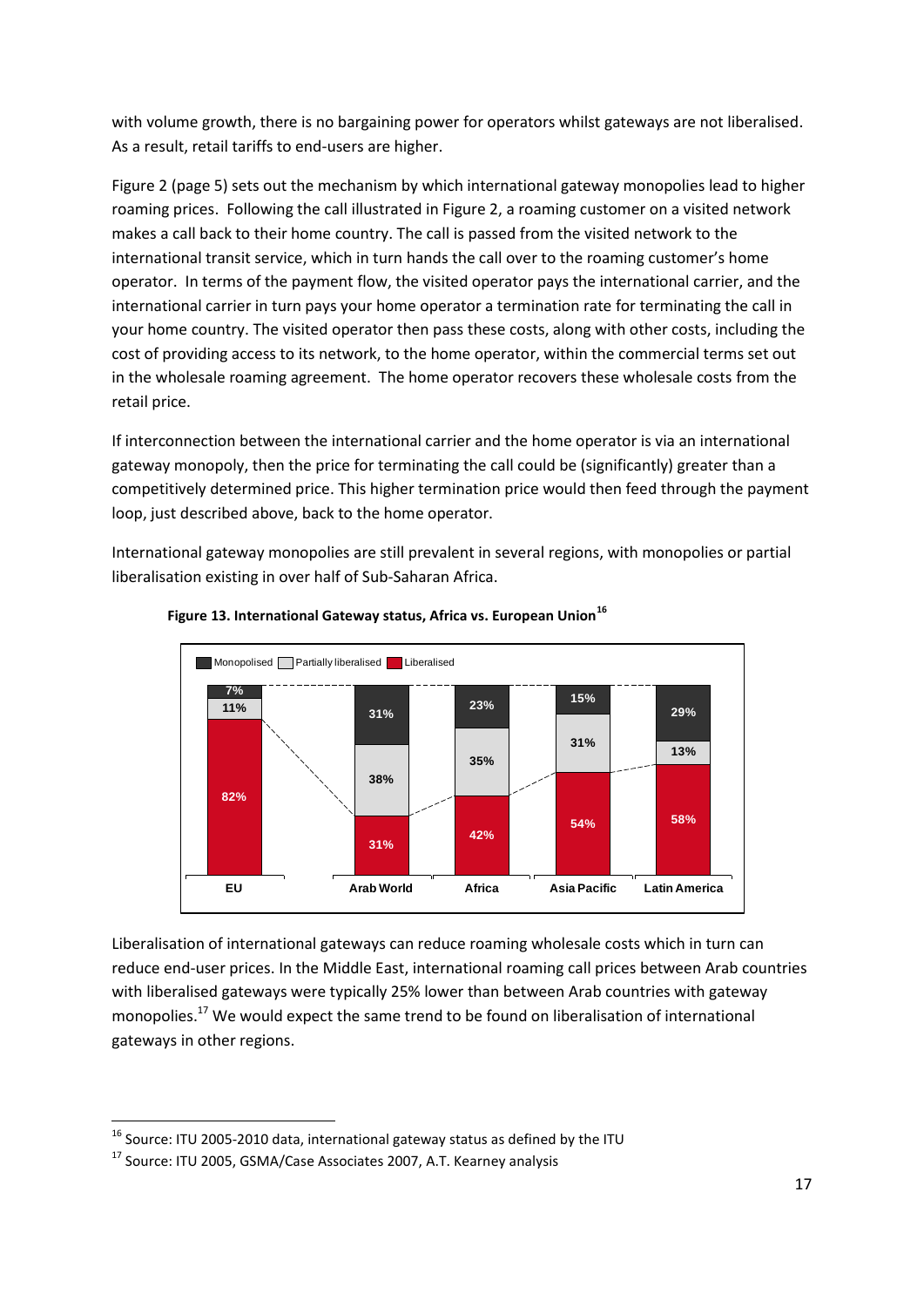### **d. Double taxation**

<span id="page-17-0"></span>The problem of double taxation is that it can inflate retail prices in a similar way as international gateway monopolies can inflate retail prices as described above. As a result, retail prices may be set inefficiently high, harming the industry, consumers, and government revenue.

Referring to Figure 5 (page 5) taxes can enter into the payment flow at three points:

- 1. The home country government might add a surcharge tax to international calls terminating in the home country;
- 2. The visited country government might add a VAT or other tax to the wholesale roaming service; and,
- 3. The home country government might add a VAT to the retail price for the service.

Whilst initiatives by regional regulatory bodies such as Initiative for Infrastructure Integration of South America (IIRSA) exist to help remove double taxation, the problem still exists and continues to substantially increase roaming tariffs for customers. In 2009 double taxation remained on 72% of roaming routes in South America.<sup>18</sup> In Latin America VAT rates ranged from 0% to 22% and averaged 14% in 2010.<sup>19</sup> As a result of double taxation, retail prices for consumers could on average increase by 28%. On some routes additional withholding and local, state and federal taxes could increase this figure considerably.



**Figure 14. Hypothetical impact of double taxation on end-user roaming prices in Home Country, \$/min, 2011<sup>20</sup>**

 $^{18}$  Based on a sample of 10 South American countries. Source: IIRSA Regional Study of South American Roaming Services Market, April 2009

<sup>19</sup> Source: KPMG's Corporate and Indirect tax survey 2010

<sup>&</sup>lt;sup>20</sup> Source: IIRSA Regional Study of South American Roaming Services Market, April 2009; EIU; Operator websites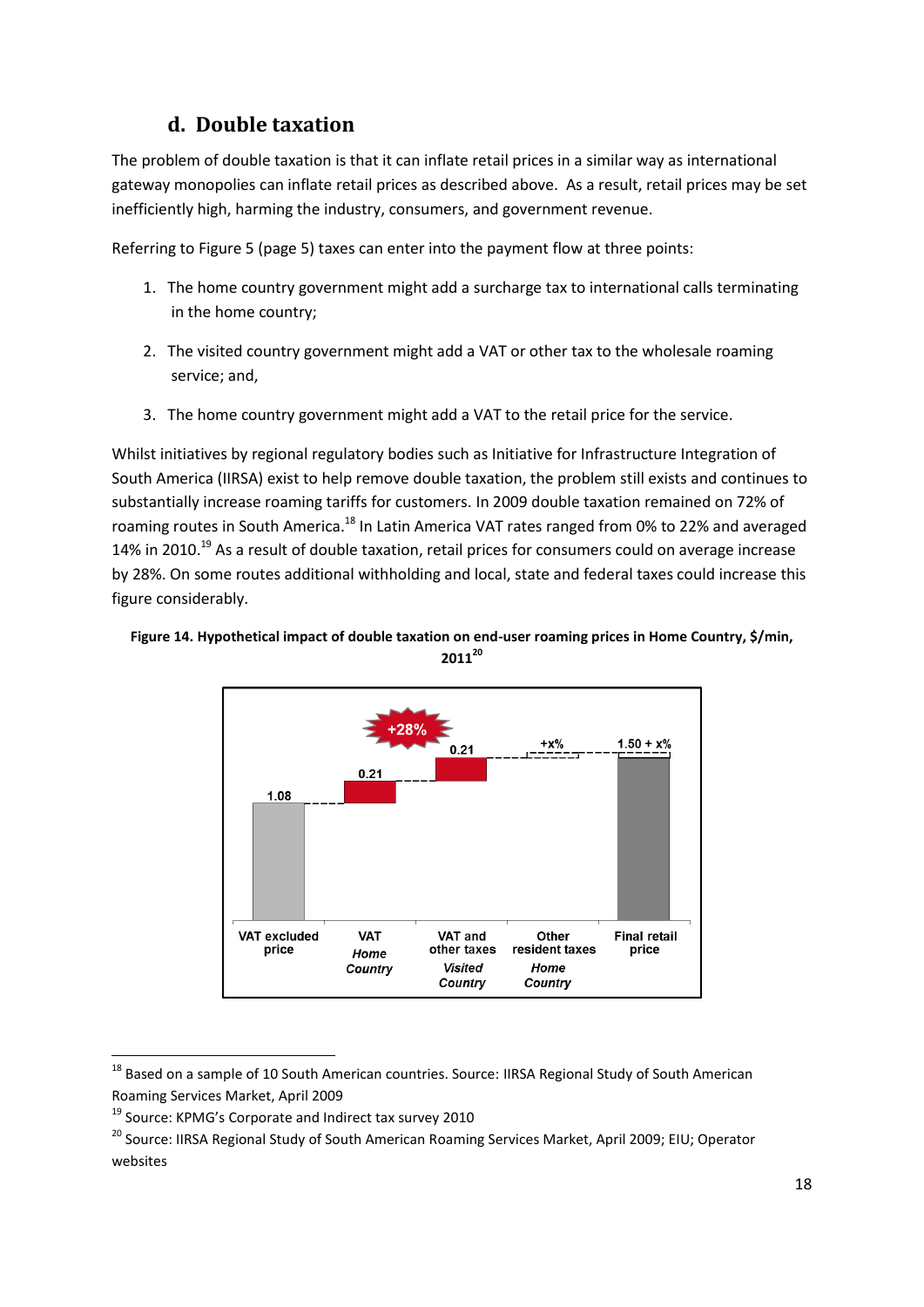### **e. Fraud**

<span id="page-18-0"></span>Fraud remains a major financial concern for operators despite increased efforts to eradicate it, and will require further investment to combat. The following diagram sets out the methods of fraud encountered in the roaming market. Fraud can cause loses of up to 5% of total mobile revenues in Latin America, up to 25% of which can occur whilst consumers are roaming.<sup>21</sup> Slow detection and response times result in delays of up to 3 days in reporting fraud whilst roaming to the relevant operator. The GSMA and regional bodies are leading initiatives to reduce fraud, for example NRTDRE<sup>22</sup>, which limits the opportunity for fraud by reducing timeframes of processing calling records from 36 hours to 4 hours.

Whilst over 80% of Latin American operators have implemented NRTRDE,<sup>23</sup> for fraud to be reduced NRTDRE must be enforced through roaming agreements. This will require further investment in technology and the negotiation of roaming agreements.





 $\overline{a}$ 

<sup>&</sup>lt;sup>21</sup> Source: IIRSA: Initiatives for the improvement of the South American market of roaming services, Analysis and Recommendations, February 2010

<sup>&</sup>lt;sup>22</sup> NRTDRE: Near Real Time Roaming Data Exchange

<sup>&</sup>lt;sup>23</sup> Source: IIRSA: Initiatives for the improvement of the South American market of roaming services, Analysis and Recommendations, February 2010

<sup>&</sup>lt;sup>24</sup> Source: Roaming fraud: assault and defence strategies. IIRSA/CITEL workshop on international roaming services, March 11<sup>th</sup> 2008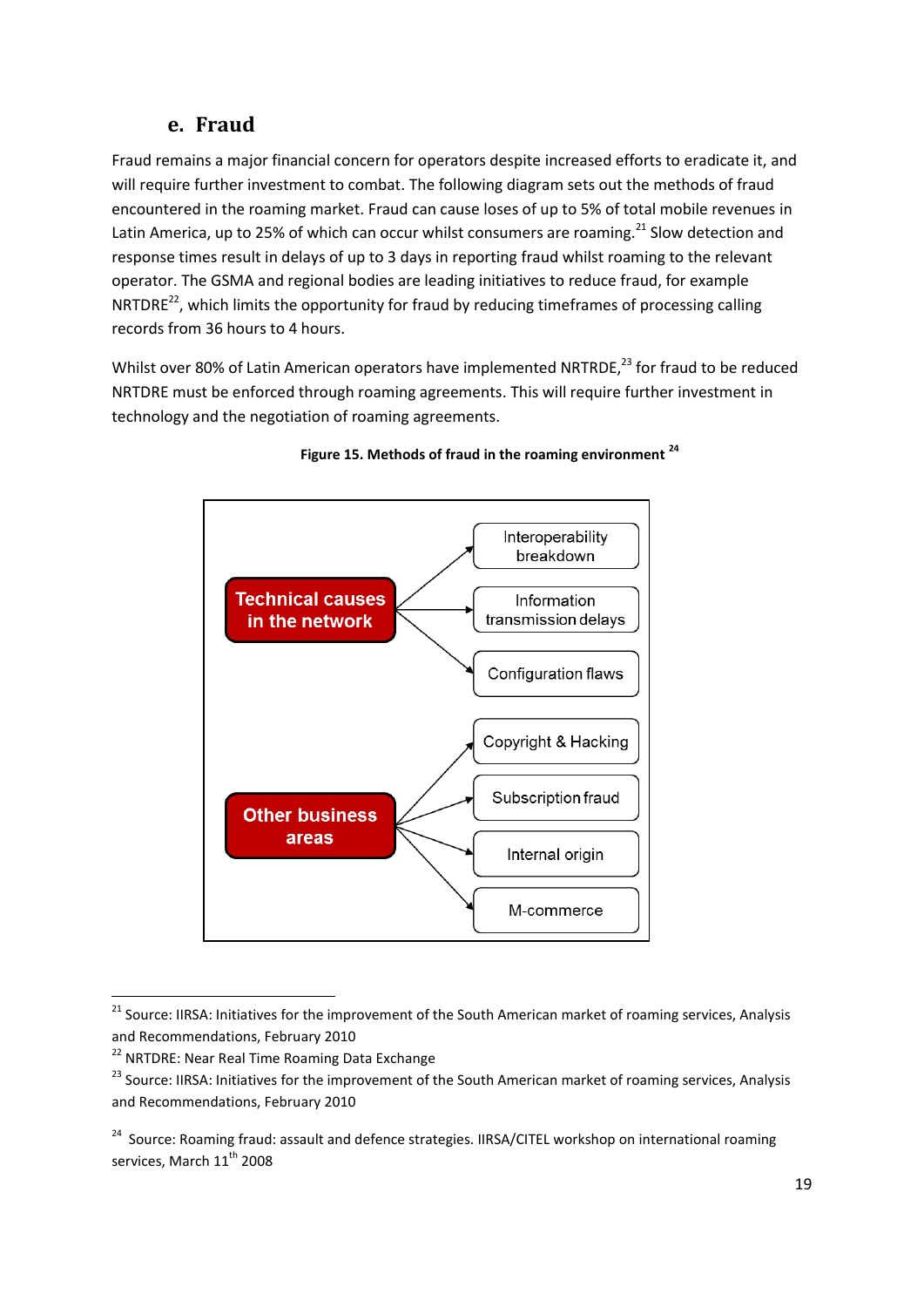## <span id="page-19-0"></span>**8. Roaming market trends and opportunities**

Whilst there are some challenges to the development of regional roaming services, trends are positive. Mobile market growth indicates that customer bases are increasing in both size and usage. Increasing GDP per capita, growth in inter-regional tourism, and continued regional economic integration are positive signs of market growth. Equally, there are alternative communication services in competition with mobile roaming, and therefore operators are improving roaming offers and quality of service.

### **a. Roaming price declines**

<span id="page-19-1"></span>The global roaming market is characterised by strong price declines across all services and widespread tariff innovation. As shown below, operators in all regions are driving retail tariff prices down across all services, with declines of up to 82% since 2007. Another trend over the past few years has been the proliferation of roaming alliances<sup>25</sup> and partner network roaming agreements which provide consumers access to discounted roaming tariffs, in some cases up to a 90% reduction compared to standard tariffs.<sup>26</sup>

**Figure 16. Like-for-like comparison of selected post-paid retail tariffs from Latin America and the Middle East, \$/min, \$/SMS and \$/MB, incl. tax, 2007 vs. 2011<sup>27</sup>**



In some regions, the presence of operators with large geographical footprints has decreased roaming rates to levels similar to domestic tariffs. For example, the Zain "One Network" offers customers roaming rates in 21 countries across Africa and the Middle East that are equal to visited country local rates when customers roam on the Zain network. Other pan-African operators have

 $\overline{a}$ 

<sup>&</sup>lt;sup>25</sup> For example, Asia Pacific Mobile Alliance, Bridge Mobile Alliance, Starmap Mobile Alliance, Roaming Alianza Alliance

<sup>&</sup>lt;sup>26</sup> Bridge Mobile Alliance on data roaming in Asia Pacific, dependent on the visited network

<sup>&</sup>lt;sup>27</sup> Source: Tariffs in 2011 are taken from operator websites. 2007 tariffs for Latin America are taken from IIRSA South American Roaming Initiative report, 2009. 2007 tariffs for the Middle East are taken from GSMA Arab World "Best Roaming Fares" web site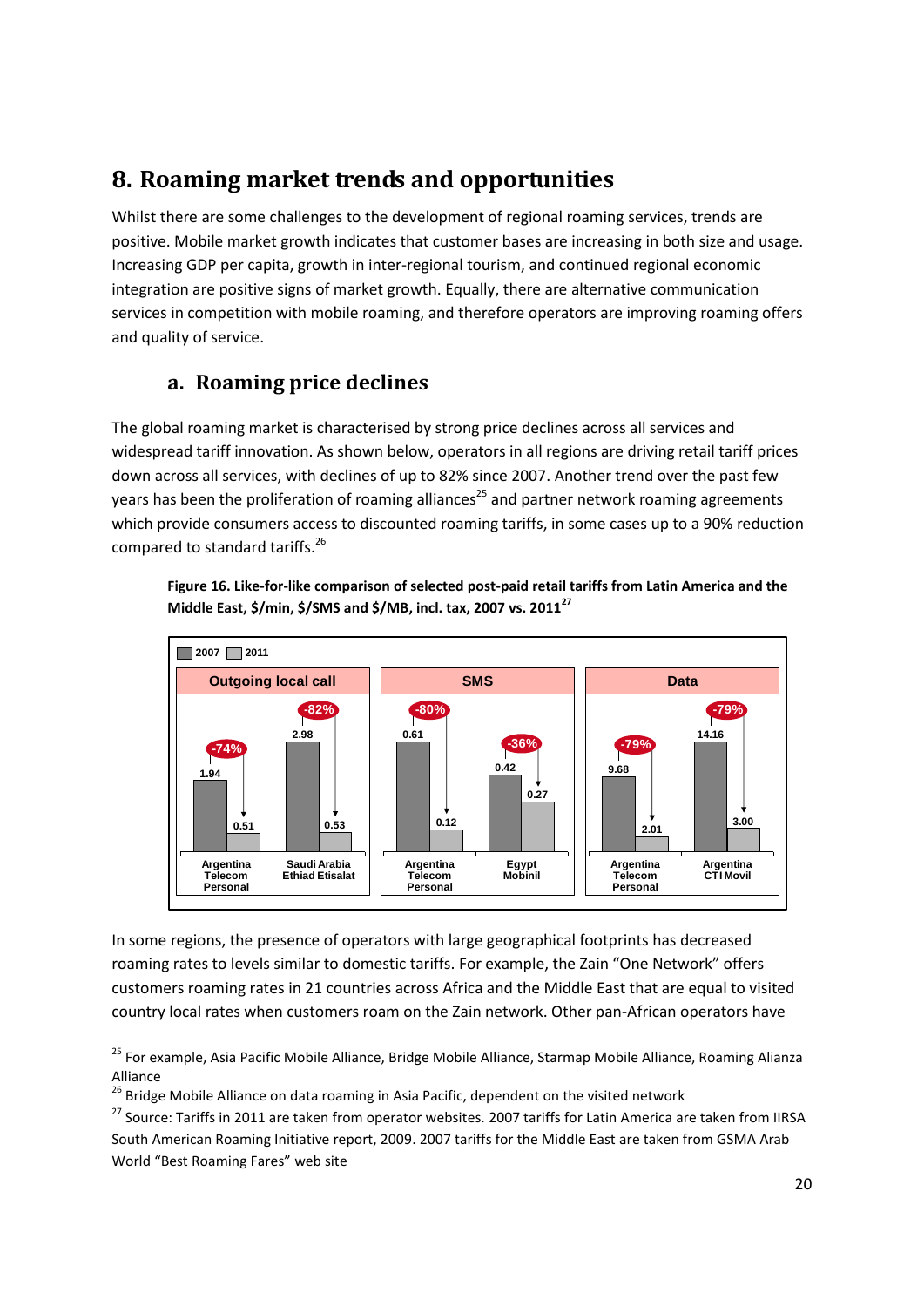followed suit to encourage roaming usage over purchasing of a local SIM, which is a common phenomenon and competitive substitute in Africa and Asia Pacific. The Kama Kawaida alliance offers favourable rates across East Africa, Du offers a single preferential rate across the Gulf countries with local and incoming calls at AED1.25/min (€0.24/min), and MTN's One World ensures local calling rates across African sub-regions.

## **b. Roaming tariff innovation**

<span id="page-20-0"></span>Innovative sub-region/bilateral packages are also facilitating cross-border travel and trade. Glo's UNI World encourages roaming between bordering Nigeria and Benin through reduced tariffs. Similarly Argentina's Claro supports Uruguay – Argentina – Paraguay tourism through reduced rates and innovative monthly roaming bundles. $^{28}$ 

Equally, operators are offering innovative global tariffs, such as Vodafone Passport or Vodafone Traveller, which permit customers to roam on their standard domestic rate plus a connection fee. In addition to these offers, new roaming bundles and standard tariffs are being launched on a frequent basis indicating significant commercial activity to provide competitive roaming offers to regional and global consumers.



**Figure 17. Selection of recent roaming tariff offers available in the market**

In particular in Latin America, the industry is leading the way to address inadvertent border roaming through innovative initiatives. Examples include specialised border tariffs, the option to disable individual customer roaming, and immediate SMS alerts when customers start roaming on a visited country.

 $^{28}$  Source: Operator website – monthly bundles of 20 mins and 25 SMS for \$33 are available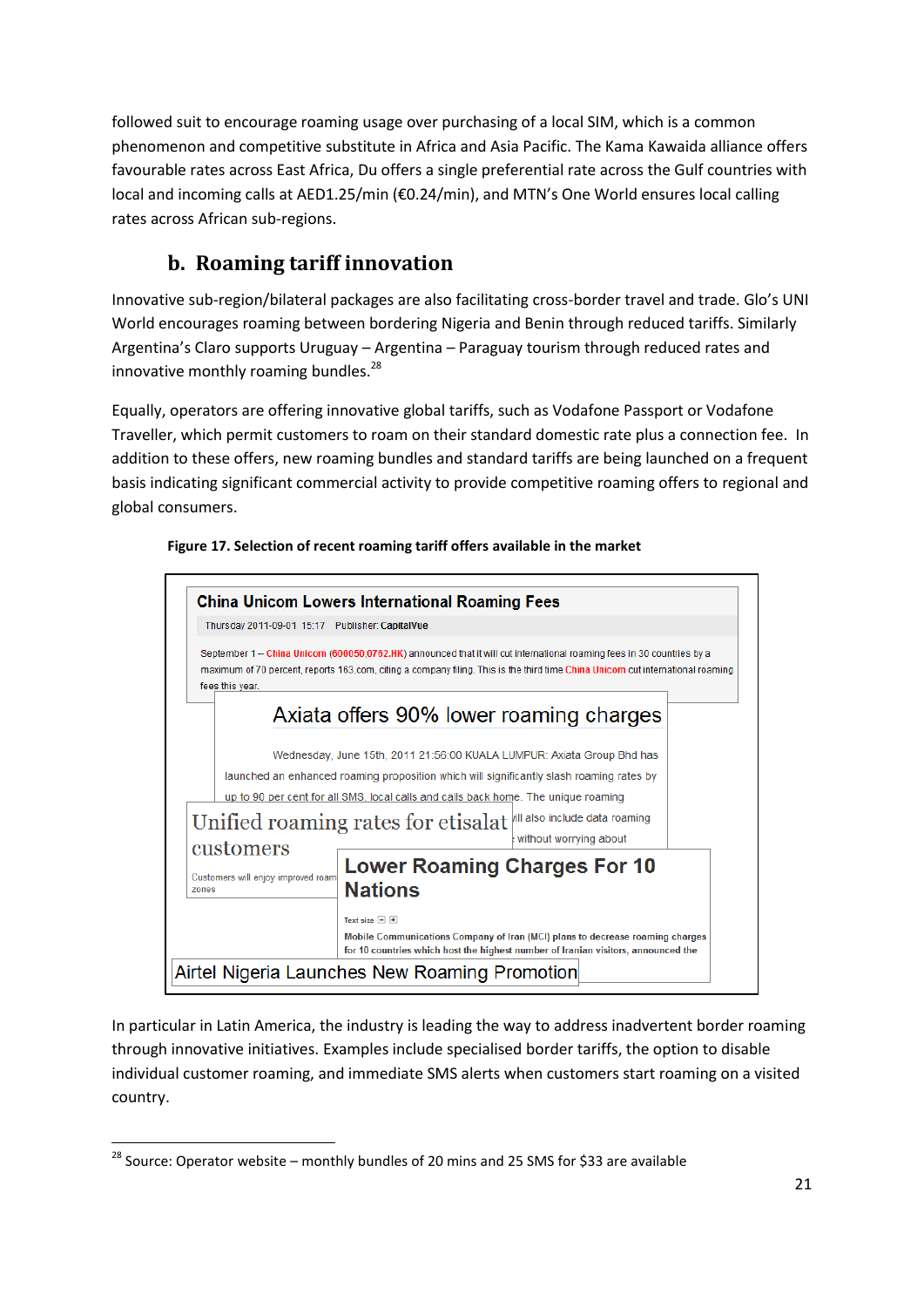## **c. Strong substitutes**

<span id="page-21-0"></span>There are already strong substitutes which are in competition with mobile roaming services, especially data services. Today, there are multiple substitutes available for roaming services and technologies in these areas continue to evolve rapidly. Wi-Fi has grown as a strong substitute for an increasing number of customers and operators alike in both the domestic and roaming market.

Some operators are contributing to a shift in data traffic by encouraging customers to use Wi-Fi networks when possible. This is driven by rapid growth in demand and congestion of mobile networks in some regions (especially, but not only those with limited spectrum). There has been a strong push from manufacturers and service providers to increase the availability and penetration of Wi-Fi-enabled handsets. Today all major smartphone manufacturers include Wi-Fi capability in their handset portfolios; this feature allows consumers to use Wi-Fi hotspots both at home and abroad. The smartphone market is forecast to grow rapidly, and by 2012 handheld devices are expected to account for 50% of all hotspot sessions.



#### F**igure 18: Global growth in public Wi-Fi locations<sup>29</sup>**

In addition to supporting data services, both 3G and Wi-Fi networks can support mobile voice-over-IP (VoIP) applications and several mobile operators are developing relationships with mobile VoIP players. The traffic growth of VoIP platforms has been significant, with VoIP minutes forecast to rise to 1.8 trillion by 2014, a growth rate of 18% p.a. It is clear that both domestic and roaming users will continue to use VoIP applications and Wi-Fi services as a substitute for roaming voice, SMS and data services.

<sup>&</sup>lt;sup>29</sup> Source: JiWire, Q3 2010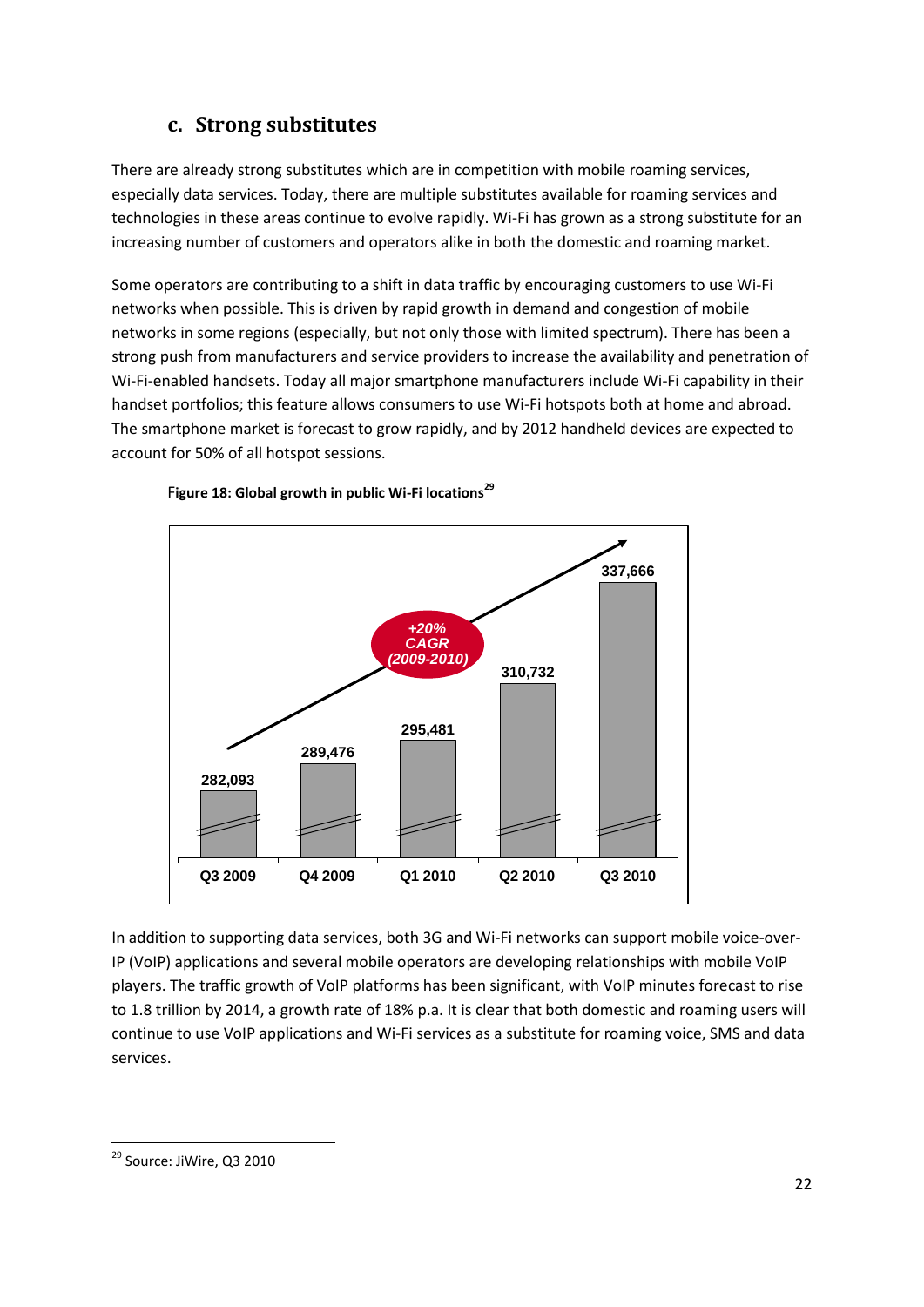



Local SIMs have always been an important substitute for roaming services for those visiting other countries, and are particularly popular among regular visitors and migrant workers. Some Middle Eastern operators are evolving the concept of a Local SIM by offering a temporary local phone number which works in parallel with a user's home number without the need for an additional SIM. $31$  Substitutes for data services are also a popular offering, given that the customer does not have any attachment to a phone number.

Asian and Pacific consumers have adopted SIM-based alternatives to international mobile roaming across multiple Asian and Pacific regions. Call-by-call substitutes to roaming for corporate and business users having a significant impact on the roaming market in Asia. As the usage of substitutes continues to increase, roaming prices will reduce further. Certain substitutes may be more appropriate than others depending on national market conditions**.**

## **d. Consumer protection and transparency**

<span id="page-22-0"></span>The industry has always been committed to customer protection. Improvements in transparency are on-going and the industry endeavours to ensure consumers are informed about IMR services and prices. For instance, GSMA announced in June 2012 the launch of an initiative that will provide consumers greater visibility of their roaming charges and usage of mobile data services when travelling abroad. The details of the initiative are provided in the GSMA press release, attached as an Annex. This initiative signals the commitment being made by operators to promoting and ensuring transparency of roaming services to consumers.

<sup>1</sup> <sup>30</sup> Source: IDC, October 2010

<sup>&</sup>lt;sup>31</sup> For example: [http://www.stc.com.sa/cws/portal/en/individual/ind-aljawal/ind-alj-discover/ind-alj-dis](http://www.stc.com.sa/cws/portal/en/individual/ind-aljawal/ind-alj-discover/ind-alj-dis-traveller/ind-alj-dis-traveller-visitors/ind-alj-dis-vstors-localrming?favouritLang=en)[traveller/ind-alj-dis-traveller-visitors/ind-alj-dis-vstors-localrming?favouritLang=en](http://www.stc.com.sa/cws/portal/en/individual/ind-aljawal/ind-alj-discover/ind-alj-dis-traveller/ind-alj-dis-traveller-visitors/ind-alj-dis-vstors-localrming?favouritLang=en)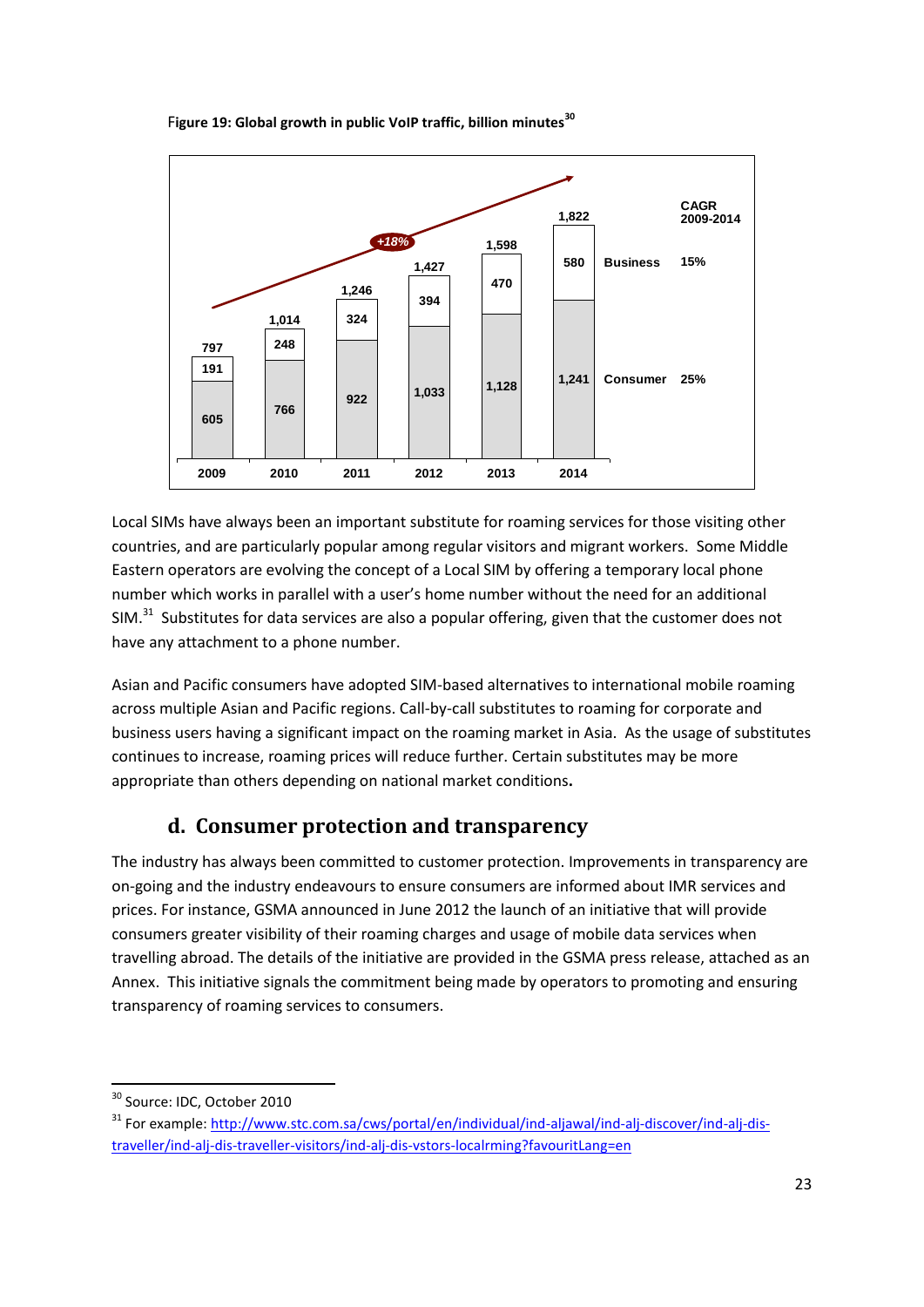Easy access to up-to-date personalised tariff and usage information allows consumers to quickly understand the range of options available in the market. Operators use several methods to ensure consumers are aware of the latest offers, such as consumer-friendly websites and via a "welcome SMS" to roaming customers.

Within the European Union, the industry has made considerable investment to relieve customer concerns over "bill shock", which was an issue that operators considered important to resolve in order to gain customer acceptance and confidence – especially in data roaming services. Comprehensive warning systems and informative websites have been developed to ensure consumers understand their usage, and data roaming services are blocked as per regulation/customer preference when a data usage limit is reached.

These transparency measures are not unique to the European Union. Selected operator examples include SMS warning systems for Antel and Movistar customers in Latin America, and roaming "user guides" for Mobily Saudi Arabia and Comcel Colombia customers.<sup>32</sup> In Hong Kong, several operators are also offering flat-rate data roaming daily plans on an opt-in basis before leaving the country to ensure no bill shock for consumers.

For the prepaid segment in particular, many operators are offering customers the ability to top-up with local cards while travelling abroad. This, in addition to easily accessible, free of charge customer support, allows prepaid customers the freedom to fully understand their roaming options and topup their credit whether they are at home or abroad.

## <span id="page-23-0"></span>**9. Regulatory intervention and unintended consequences**

Regulators within different regions around the world share a common concern about the level of roaming charges and customer bill-shock. However, this common concern does not translate to one global solution. This is because only some countries have higher roaming charges, and the reasons for the higher roaming charges are likely to differ due to the different market conditions, between those countries, that have been discussed above. It follows that regulators should address their concerns at the national level in order to identify their own distinctive reasons.

A uniform, global regulatory measure may fail to address the source of any problem, and is likely to be detrimental to market performance. A uniform, global regulatory measure cannot take in account all of the different local market conditions, and thus it may fail to address the actual cause of any problem within a region. In addition, the imposition of such a recommendation may introduce new problems which harm consumers and the industry.

The introduction of price regulation by the European Commission in 2007 provides an example of unintended consequences of a uniform regulatory measure being applied at the regional level. In 2007 in the European Commission introduced regulation of retail and wholesale roaming prices within the European Union. A justification regulating price was an expectation that a benefit of regulating roaming prices down would be a significant increase in demand for roaming services.

<sup>&</sup>lt;sup>32</sup> Source: Confidential operator interviews, operator websites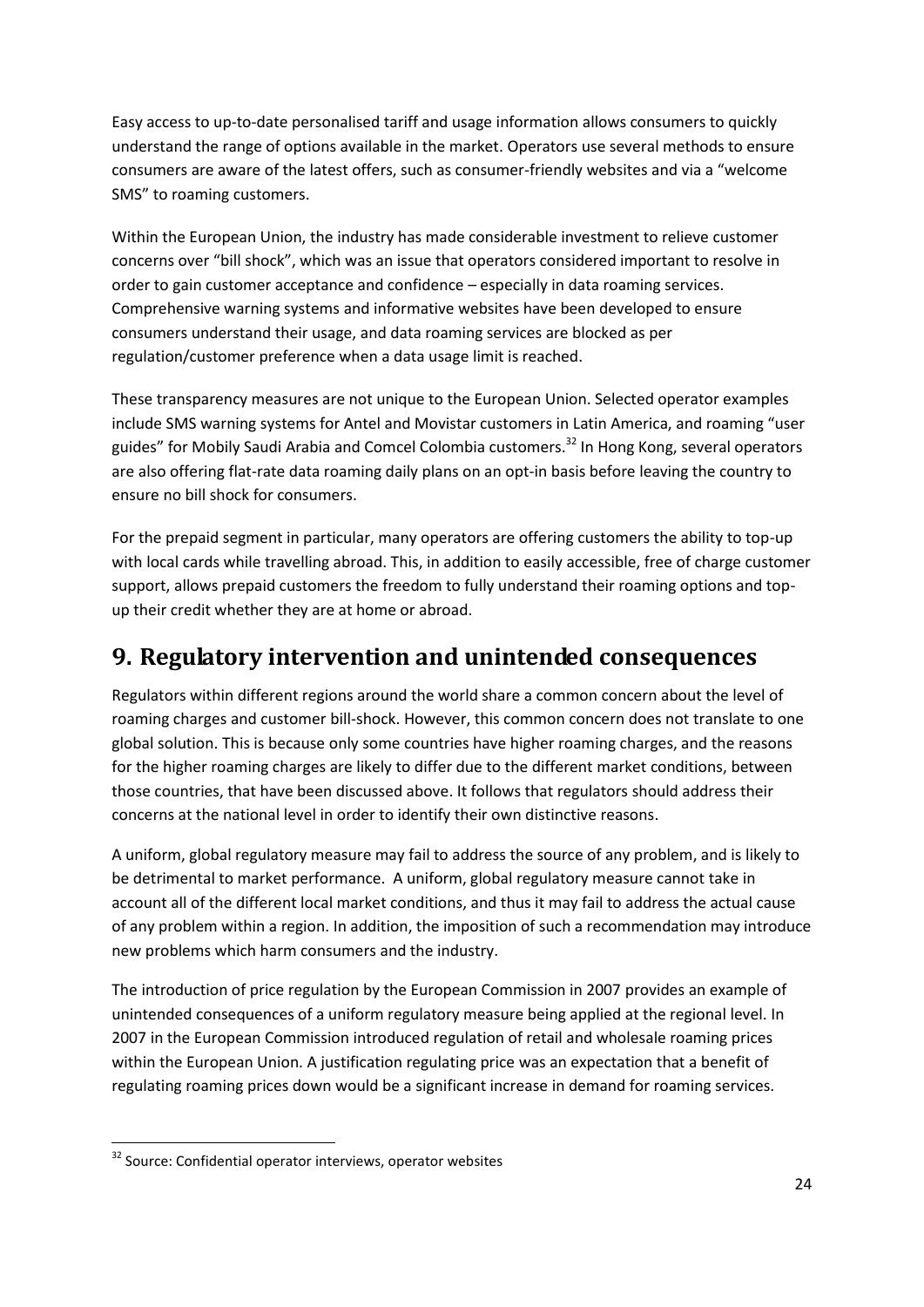Subsequent analysis has concluded that demand did not increase, and thus the benefit did not eventuate.

As BEREC noted the "Demand for roaming has not increased in light of reduced prices introduced by the regulation."<sup>33</sup> The EU retail roaming revenue shrank by 7% p.a. between 2006 and 2010 (and by 13% p.a. for voice). Over the same period, the total European mobile market grew by 2%, which suggests that the regulation of roaming prices, not global economic factors, were the main cause of this contraction in roaming revenues. Furthermore, it is worth noting that, prior to the introduction of regulation, outbound roaming prices were falling 24% p.a. in the EU. This indicates that the overall effect of regulation was net reduction in welfare with little benefit to consumers but substantial financial pressure on some operators.

## <span id="page-24-0"></span>**10. An appropriate approach to regulatory intervention**

The industry recognises regulators' concern regarding IMR prices. However, regulators need to also recognise that IMR is a complex service, involving many different factors that can influence price, as described in this paper. This complexity creates a significant risk that regulatory measures will result in unintended, detrimental consequences for consumers, governments and the industry, particularly in the long term. Regulating price may result in short- term benefits for consumers; however, these are more than likely to be offset in the long-term by a reduction in the level of competition and innovation, as evidenced by the EU experience.

It is for this reason that the industry supports a measured approach to the regulation, where regulators:

- 1. Encourage operators to take measures that enhance consumer awareness
- 2. Address structural barriers that increase costs for service providers and consumers, such as double taxation and international gateway monopolies, as well as those barriers that hold back the development of market based substitutes
- 3. Only consider price regulation as a last resort after:
	- a. The other measures have been given sufficient time to conclude there is a persistent problem;
	- b. It is clearly shown that operators offering roaming services have market power that is, competition in the market for roaming services is limited;
	- c. It is clearly shown that the firm derives its market power from owning a natural monopoly; and,
	- d. It is clearly shown that the benefit exceeds the cost of regulation.

<sup>1</sup> <sup>33</sup> International Mobile Roaming Regulation, BEREC, Dec.2010, page 45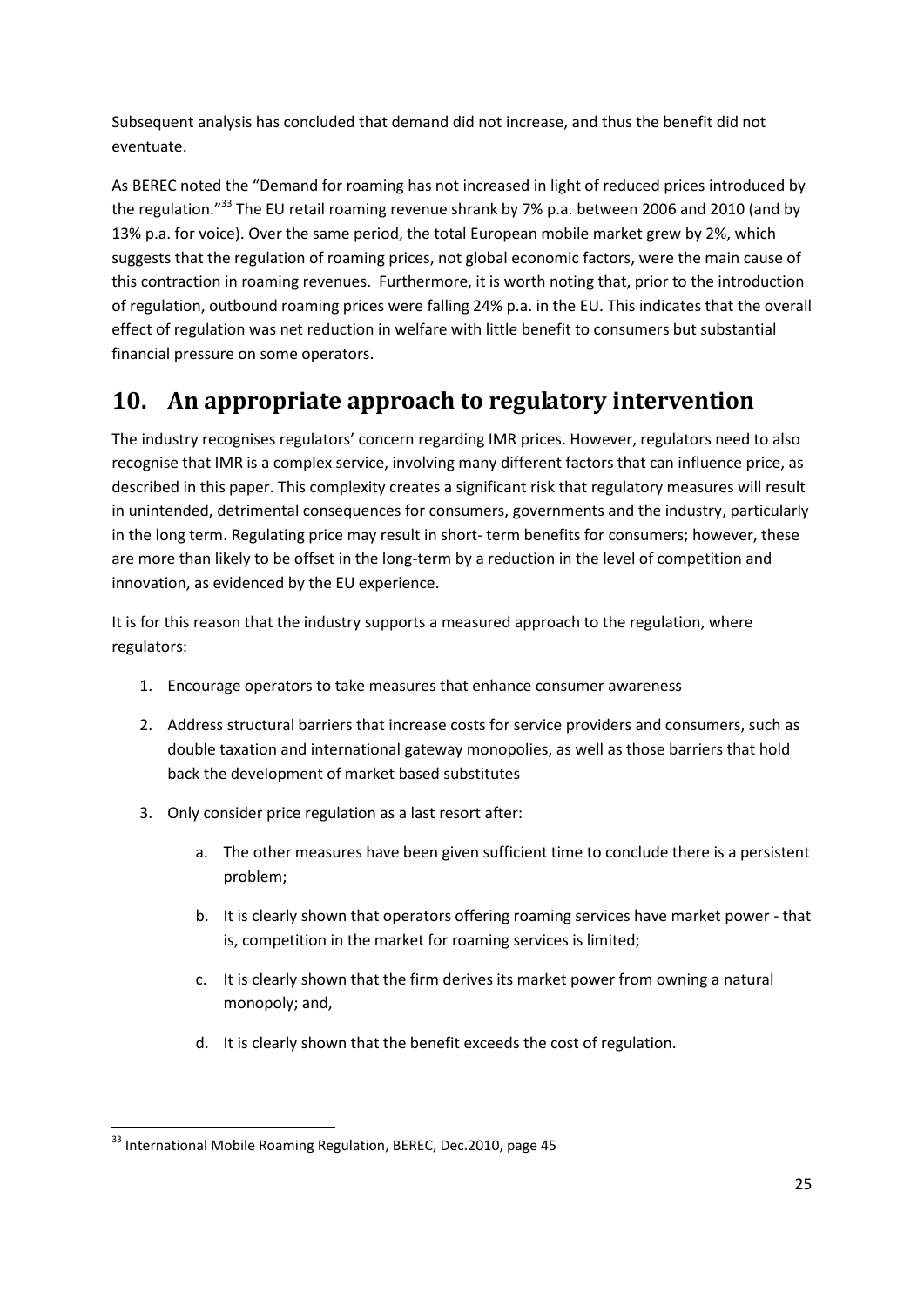## <span id="page-25-0"></span>**ANNEX**



### **GSMA LAUNCHES DATA ROAMING TRANSPARENCY INITIATIVE**

*New Measures Aim to Help Consumers Better Understand and Manage Data Usage, Addressing Head-On the Issue of Bill Shock* 

**21 June 2012, Shanghai:** At the Mobile Asia Expo, the GSMA announced that it has launched an initiative that will provide consumers greater visibility of their roaming charges and usage of mobile data services when travelling abroad. At a meeting held this week in Shanghai, 24 operator groups, including América Móvil, AT&T, Axiata Group Berhad, Bharti Airtel, Ltd., China Mobile, China Unicom, Deutsche Telekom, France Telecom-Orange, Hutchison 3 Group, KT Corporation, MTS, Qtel, SK Telecom, Smart Communications, Inc., SoftBank Mobile Corp., Tata Teleservices Limited, Telecom Italia Group, Telefónica, Telekom Austria Group, Telenor Group, TeliaSonera, Verizon Communications, VimpelCom and Vodafone Group agreed to undertake a number of measures which will help mobile subscribers better understand their data roaming charges and more effectively manage their use of data services.

"A number of our operator members are already implementing sound transparency practices, benefitting more than a billion subscribers worldwide," said Franco Bernabè, Chairman of the GSMA and Chairman and CEO of Telecom Italia Group. "The initiative announced today will help to promote an even broader adoption of principles that will offer a more transparent and uniform experience for billions of consumers, wherever they travel."

The GSMA is committed to working with mobile operators worldwide to adopt the following measures:

- Sending text messages to remind customers of their data roaming tariffs when they arrive in another country and turn on their mobile device;
- Implementing a monthly data roaming spending limit to help consumers manage their roaming bill and sending alerts when their data usage approaches the limit; and
- Temporarily suspending data service when usage exceeds the spending limit.

In the first phase of this initiative, these operators and their group subsidiaries have agreed to implement these data roaming transparency measures by the end of 2012, covering more than 4 billion mobile connections worldwide. The GSMA will also work to promote the adoption of these guidelines across its full membership base of nearly 800 mobile operators globally. Further, the GSMA will develop a trust mark that will identify to consumers that their mobile operator is implementing these measures.